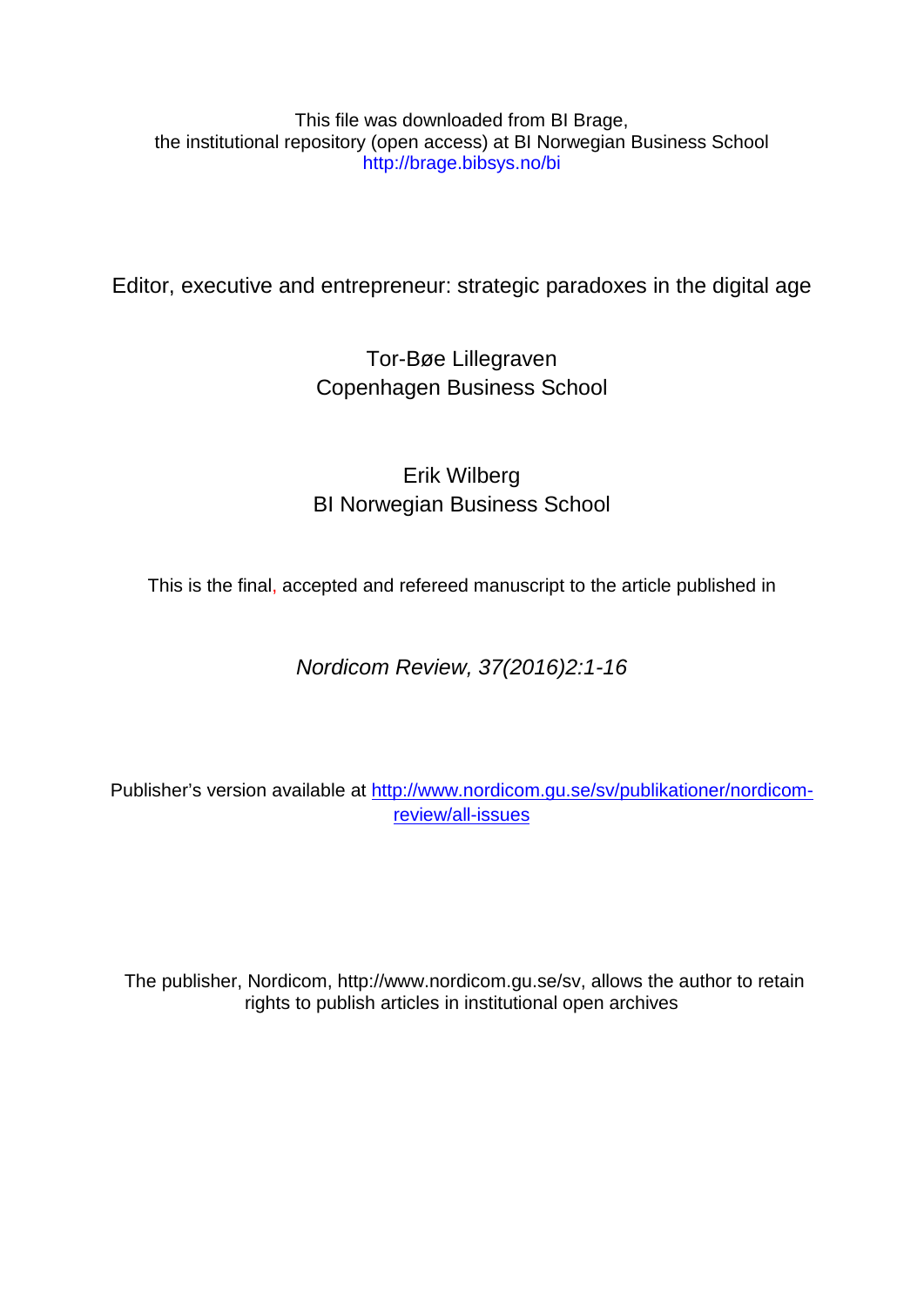# **EDITOR, EXECUTIVE, AND ENTREPRENEUR: STRATEGIC PARADOXES IN THE DIGITAL AGE**

Tor-Bøe Lillegraven

Department of Strategic Management and Globalization,

Copenhagen Business School

Erik Wilberg

Department of Strategy and Logistics,

BI Norwegian Business School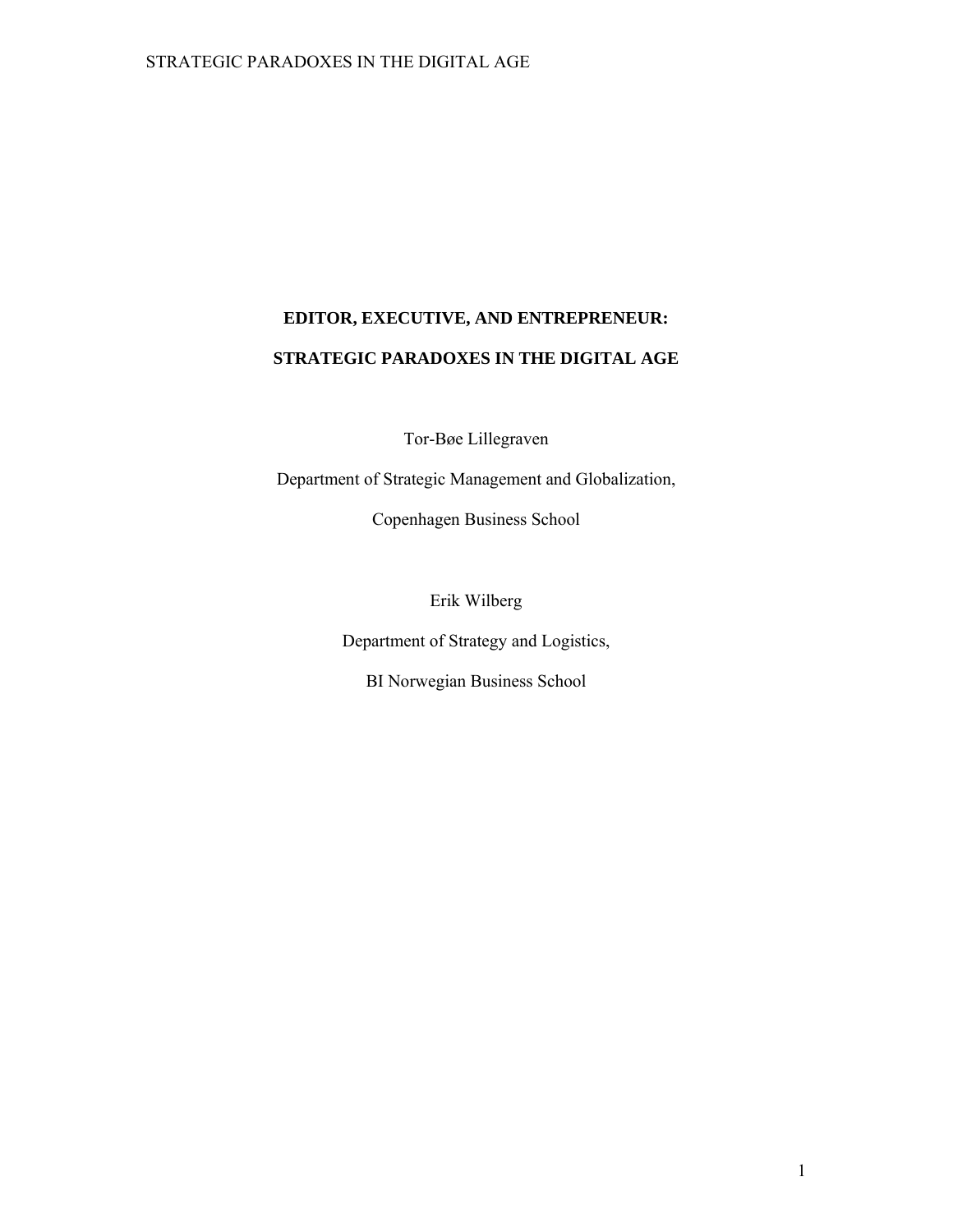*Abstract***:** To survive in today´s increasingly complex business environments, firms must embrace strategic paradoxes: contradictory yet interrelated objectives that persist over time. This can be one of toughest of all leadership challenges, as managers must accept inconsistency and contradictions. In this article, we develop and empirically test a set of hypotheses related to ambidexterity, a key example of a paradoxical strategy. Through our analysis of data from a survey of executive leaders, we find a link between organizational ambidexterity and strategic planning, suggesting that the complexities of navigating in explorative ventures require more explicit strategy work than the old certainties of the legacy business. We identify and discuss inherent paradoxes in 22 industry-specific strategies and their implications for firm performance, where empirical industry data shows a pattern of conflict between explorative growth strategies and exploitative profit strategies. We argue this is just one of the inherent paradoxes in the ambidexterity construct.

*Keywords:* ambidexterity, leadership, strategy, paradoxes, organizational change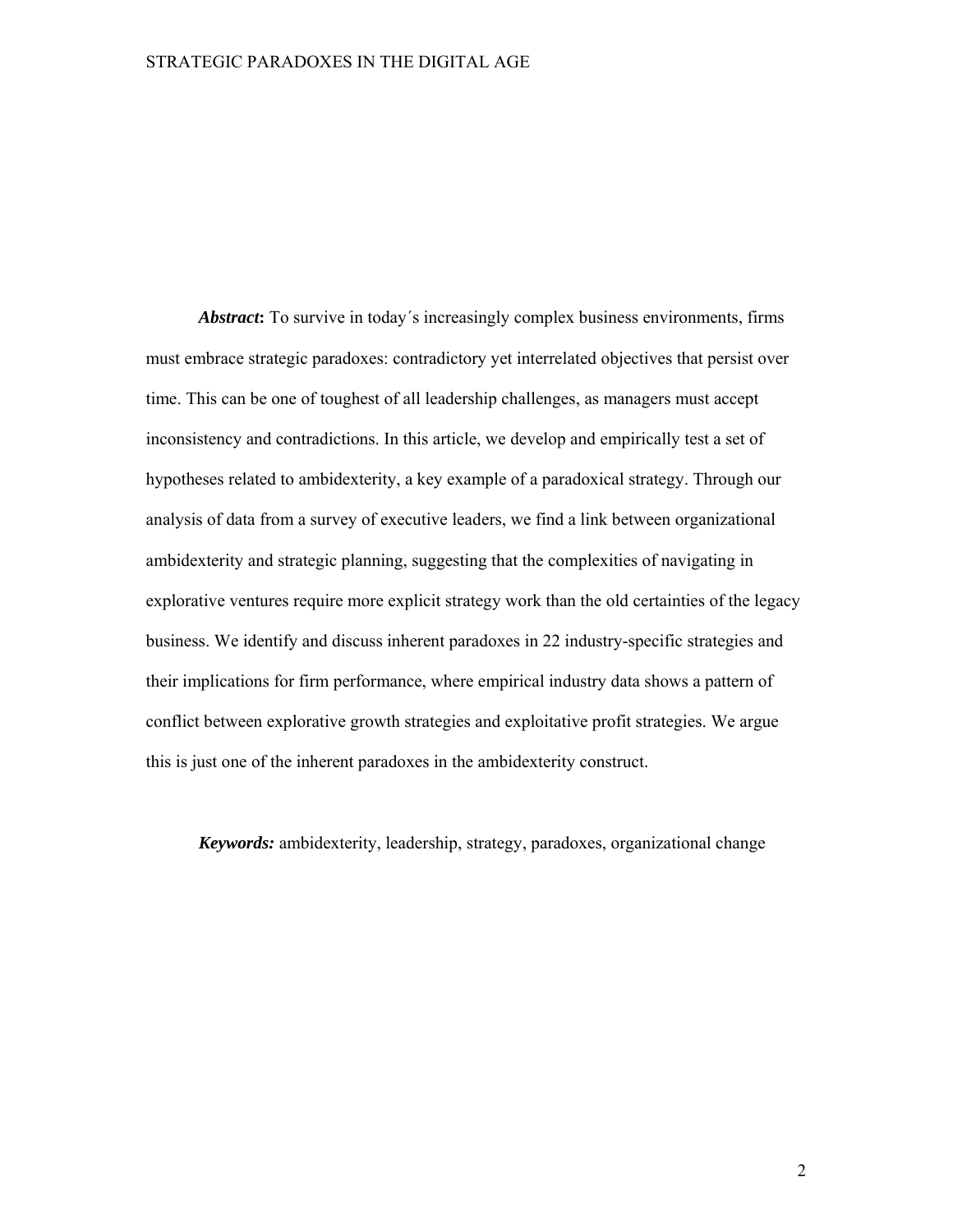## **INTRODUCTION**

An emerging idea in strategic management studies is that in the highly competitive business environments of the  $21<sup>st</sup>$  century, being very good at just one thing is not good enough. To survive and prosper over time, firms must be *ambidextrous*—able to implement both incremental and revolutionary change—continuously exploiting the existing business while simultaneously exploring new and potentially disruptive market opportunities (March, 1991; O'Reilly & Tushman, 1996). However, exploration and exploitation are associated with conflicting business logics that create fundamental strategic challenges for firms and their leaders (Smith & Tushman, 2005). Exploitation aims aim to refine products in existing markets, whereas exploration seek to introduce new products and services to unchartered markets. Undertaken simultaneously, they create a strategic paradox: "contradictory yet interrelated demands embedded in an organization's goals" (Smith, 2014, p. 1542). Paradoxes denote tensions that coexist and persist over time, pose competing demands that require ongoing adaption and change, and defy resolutions (Lewis, 2000). The strategy literature is full of examples of such paradoxes organizations face, including tensions between corporate synergies and business unit specialization, financial viability and social responsibility, or high growth and high profitability; still, we know little about the specific nature and management of strategic paradoxes (Smith, 2014, p. 1593). Effectively implementing and managing contradictory business objectives is complex and challenging, yet a research gap remains regarding exactly how leaders plan and execute paradoxical strategic intent (O´Reilly & Tushman, 2013). This paper addresses this gap by examining how executive leaders manage conflicting strategic priorities in response to environmental and internal pressures for change: Does a readiness for change help organizations simultaneously explore and exploit to "become" ambidextrous? Do multiple, conflicting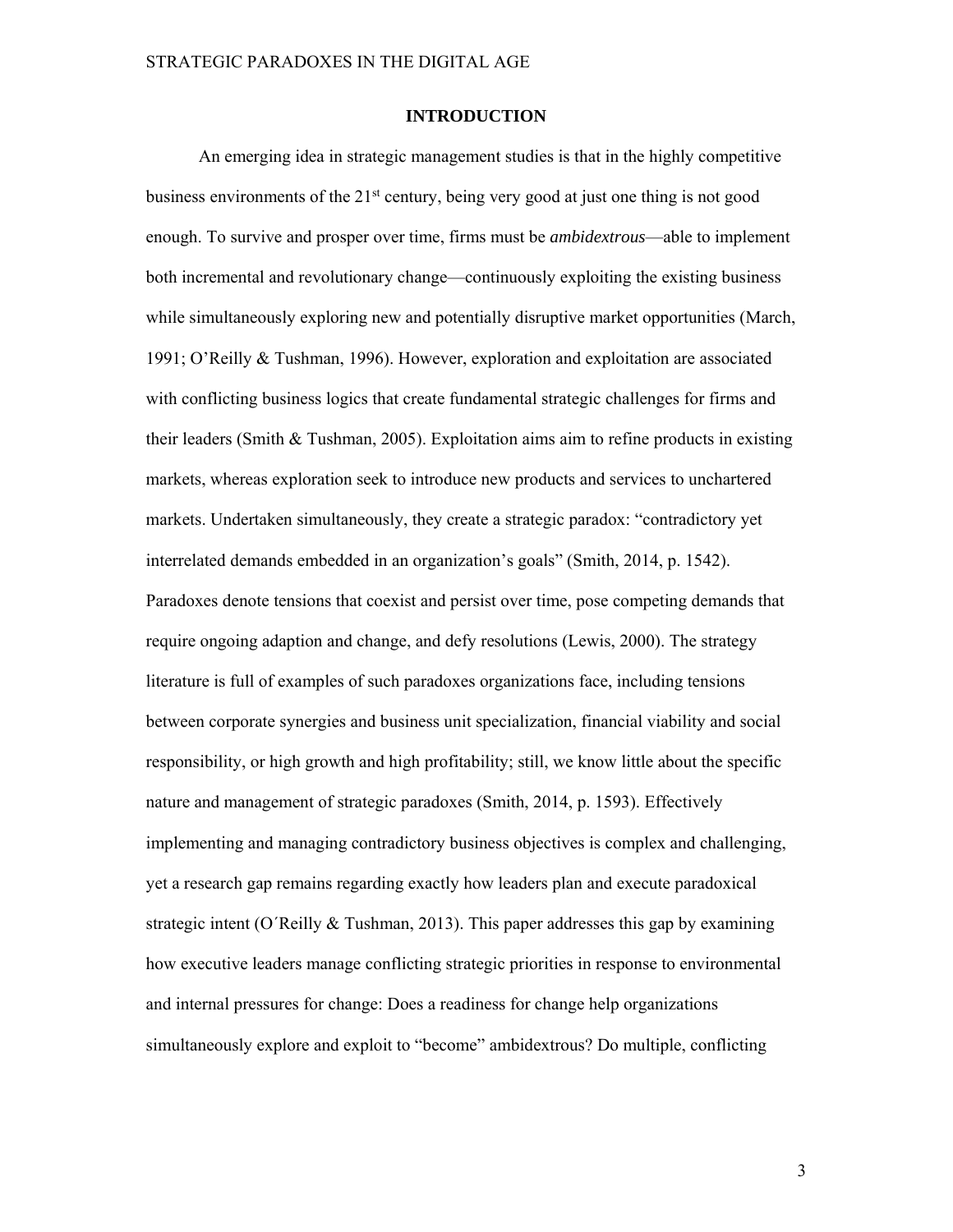objectives lead to more explicit, written strategic planning, or alternatively a more *laissezfaire* approach given the complexities involved?

The empirical setting of this study is the newspaper industry, which provides a particularly relevant context for studying how incumbent firms adapt paradoxical strategies in response to increasingly complex business environments (O'Reilly & Tushman, 2013; Smith et al., 2010). Over the past decade, newspaper readers and advertisers have been migrating to digital media, leaving the industry in a constant state of change. Smith and Lewis (2011), in their study of strategic paradoxes, noted that such increased environmental dynamism may encourage leaders to push the boundaries of both explorative and exploitative strategies. The strategic tensions become further prominent in "complex settings" where there are overlapping technological paradigms. Such is arguably the case in the newspaper industry, where digital media over the past 20 years have competed for primacy over the legacy printed newspaper. For leaders, this introduces a strategic dilemma: Should they focus on what they know well—keeping their current newspaper businesses profitable—or should they attempt to compete with Facebook, Google, Twitter and the like for future digital revenues? The answer is probably that they must do both; an either/or response to these strategic tensions would most likely be inadequate (Smith et al., 2010). In the digital age, leaders may be charged with being editors, executives, and entrepreneurs. As editors, their responsibility is to uphold ethic and journalistic standards across different media platforms. As an executive, they must ensure financial sustainability of current products while growing new revenue streams. As entrepreneurs, they have to outsmart the Silicon Valley start-ups to build new digital business opportunities that disrupt their existing print business. In sum, industry leaders are charged with making choices and trade-offs among competing, conflicting, and often paradoxical strategies (Jansen et al., 2009; March, 1991; Smith et al., 2010; Smith & Lewis, 2011; Tushman & O'Reilly, 1996).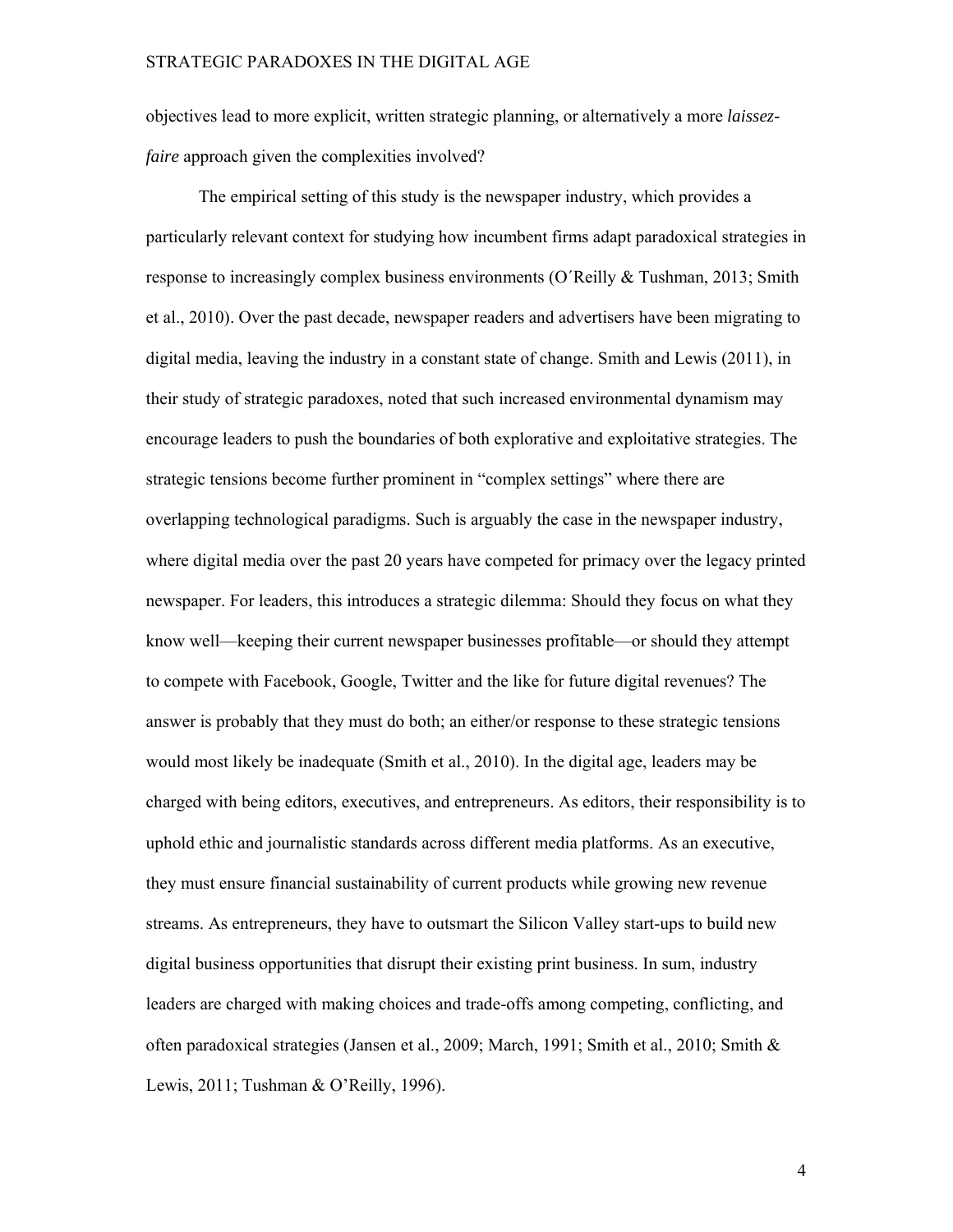Our contribution to current research on strategic paradoxes and ambidexterity is threefold: First, our study links a firm's readiness for change to both exploration and exploitation, suggesting such readiness may indeed help firms sustain ambidextrous strategies. Second, we link ambidexterity to strategic planning, suggesting the complexities of navigating explorative ventures require more strategy work than the old certainties of the legacy business. Finally, we discuss paradoxes involving 22 industry-specific strategic initiatives, giving new insights into the financial viability of ambidexterity strategies. In the following section, we propose a set of hypotheses grounded in theory to be empirically tested; then, we present our findings; finally, we conclude the paper with a discussion of the theoretical and practical implications of our study.

## **THEORY AND HYPOTHESES**

One of the cornerstones of modern management theory is the idea that the consistent manipulation of organizational structure and resources is key to financial success. Strategic management can be framed as a series of processes aimed to regulate the actions of the organization to achieve consistent firm performance. But the need for stability can be selfdestructive in the long run. Prone to the success paradox (O'Reilly & Tushman, 1996), incumbent firms may resist change, ignoring business strategies regarded as disruptive to the current recipe for success and favoring the activities they know best (Benner & Tushman, 2003; March, 1991). In this view, sometimes called *punctuated equilibrium*, fundamental change occurs only through an interruption—disruption—of the status quo, either by the direct intervention of executive leadership or by an external event such as a new technological paradigm (Christensen, 1997; Romanelli & Tushman, 1986). These disruptions (punctuations) can lead to an upheaval of an organization´s deep structures, leaving it in disarray until the disturbance ends and new stability is found. In this view, organizations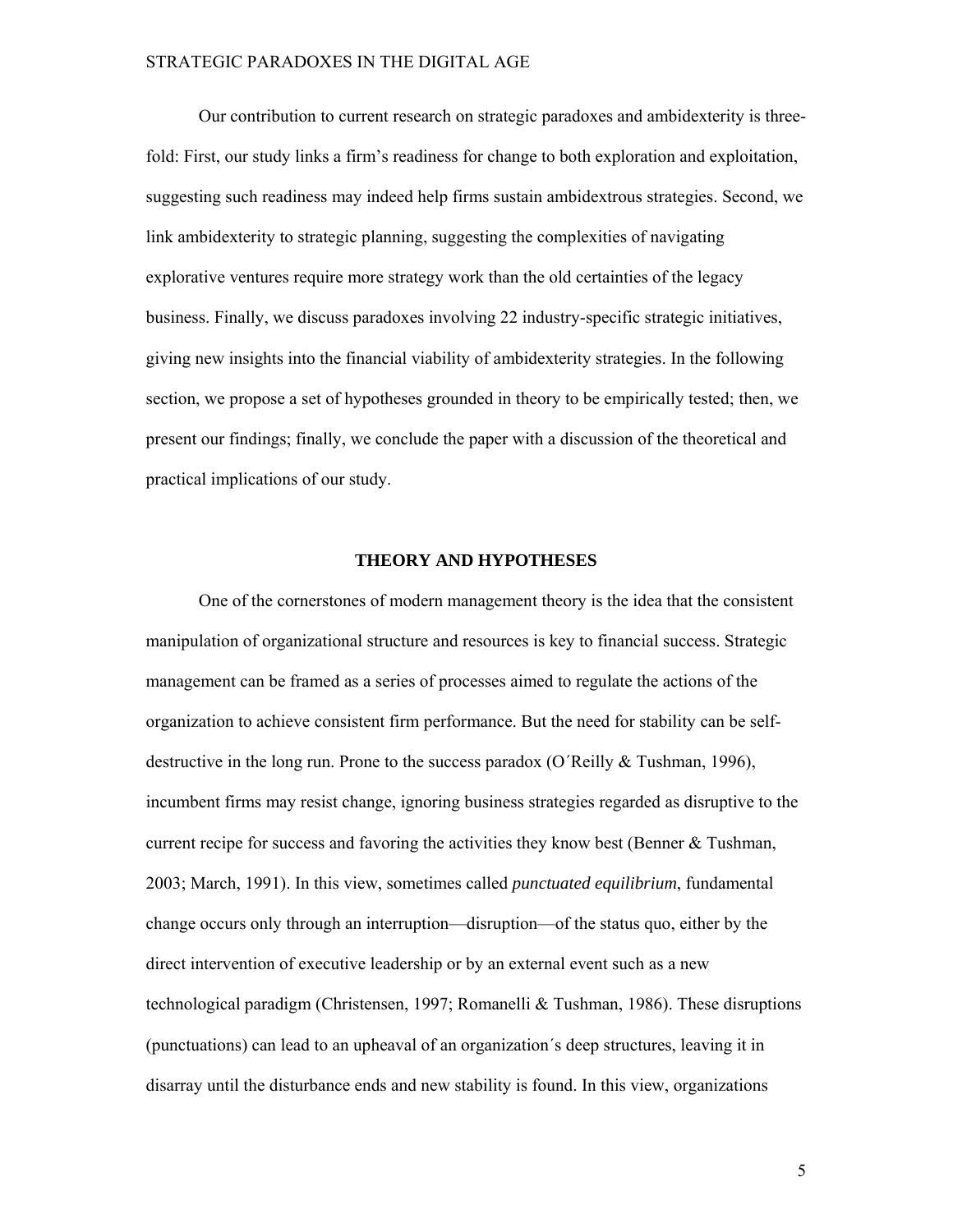inevitably gravitate toward a state of equilibrium in which managers fall back on learned patterns of exploitative response, as "the certainty, speed, proximity, and clarity of feedback ties exploitation to its consequences more quickly and more precisely than is the case with exploration" (March, 1991, p. 73). Levinthal and March (1993) called this the myopia of learning: firms tend to rely on strategies that are proximate, less risky, and more measurable. Such resistance to change is rational, but can also be self-destructive in the long run, as firms and managers risk losing their competitive edge.

# INSERT TABLE 1 ABOUT HERE

#### **Ambidexterity Strategies**

Ambidexterity theories suggest that firms and their managers must overcome these self-enforcing patterns to simultaneously exploit existing business and explore new opportunities in rapidly changing environments (O'Reilly & Tushman, 2008; Taylor & Helfat, 2009; Teece et al., 1997). To remain successful over time, managers and organizations must be able to implement both incremental and revolutionary change (O´Reilly & Tushman, 1996, p. 8). As shown in Table 1, the ambidexterity framing introduces a number of trade-offs on both operational and strategic levels, making it a "key example" of a strategic paradox (Papachroni, 2014; Smith, 2014). The ambidextrous firm must simultaneously pursue both explorative and exploitative strategies that are internally consistent but contradictory across strategies (Smith et al., 2010). This introduces a particular type of leadership challenge, as managers must confront and overcome both personal and organizational needs for consistency (Brown & Eisenhart, 1997; O'Reilly & Tushman, 2013; Smith & Tushman, 2005). Senior executives in particular are regarded as playing an important role in helping organizations attend to contradictory demands and foster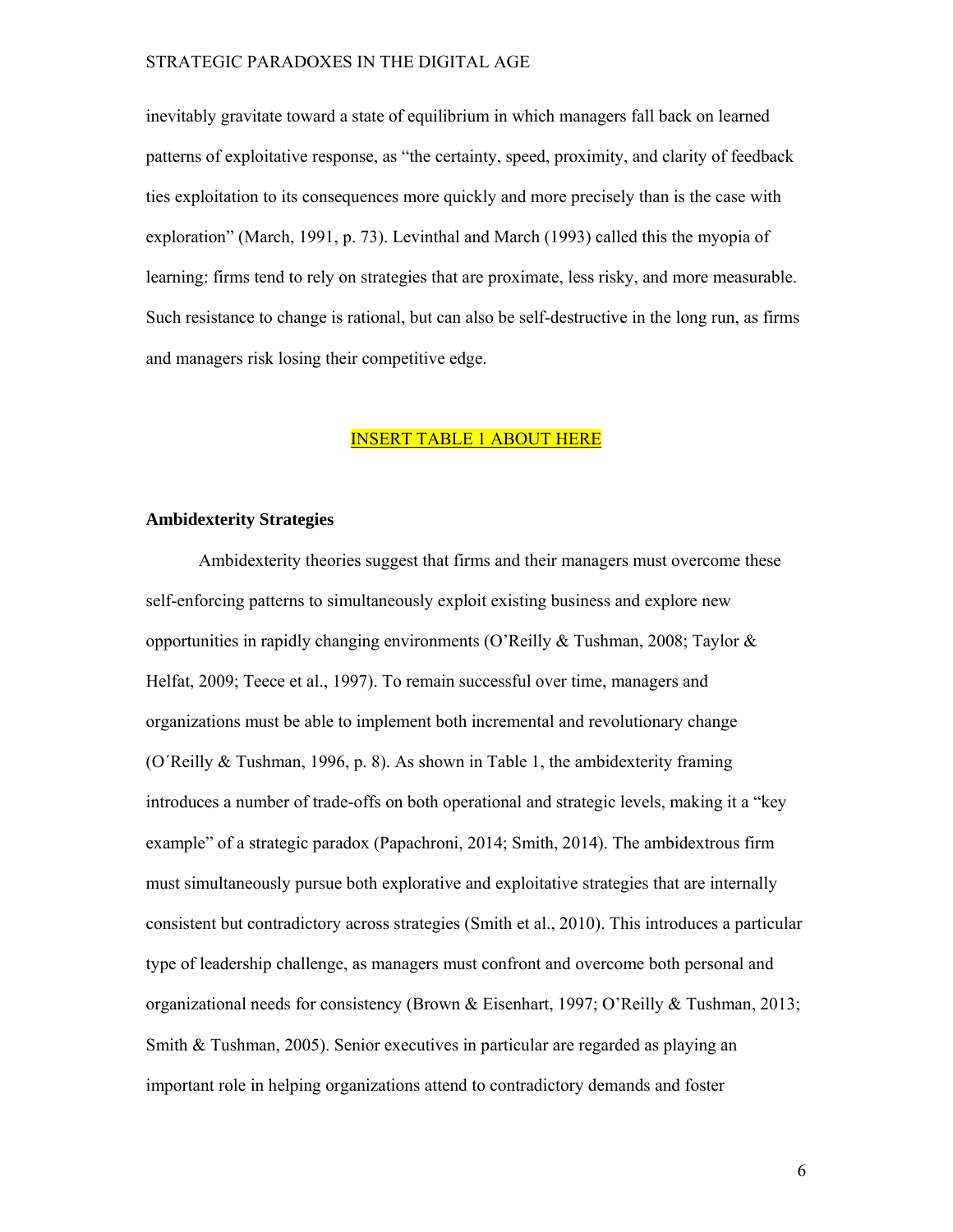ambidexterity (See for example Birkinshaw & Gupta, 2013; Gibson & Birkinshaw, 2004; Lubatkin et al., 2006; Raisch & Birkinshaw, 2008; Smith & Tushman, 2005; Tushman & O'Reilly, 2011). Rather than attempting to align and resolve conflicting demands of exploration and exploitation, executive leaders need to embrace divergence and build the capacity to attend to competing and conflicting demands simultaneously (Smith & Lewis, 2011), combining the attributes of rigorous cost cutters and free-thinking entrepreneurs (O´Reilly & Tushman, 1996, 2013). In day-to-day business, managers need to achieve operational efficiencies by making incremental improvements to existing products to exploit existing resources and customers, thereby reducing risk and improving short-term performance. However, to secure a firm's long-term survival, leaders must also plan and prepare for the inevitable revolutions required by discontinuous environmental change (Tushman & O´Reilly, 1996, p. 11). From the perspective of long-term planning, ambidexterity strategies may be particularly challenging because even if the theory suggests firm must pursue explorative and exploitative activities simultaneously, organizations typically look to leaders to provide definitive answers to questions such as, *Should we pursue strategy A or B?* Ambidexterity strategies offer no such resolution, but rather ask, *Can we do both?* Accordingly, leaders must make seemingly rational and consistent choices in the short term, while remaining acutely aware of accepting strategic paradoxes and contradictions in the long term; "Doing so involves consistent inconsistency as managers frequently and dynamically shift decisions" (Smith & Lewis, 2011, p. 392). Such strategic paradoxes defy rational, linear logic, and may foster frustration for the organization's lower-level workers, who experience management as inconsistent, ambivalent, or even hypocritical (Lewis, 2000; Smith, 2014). This can lead to internal pressures to stick with one strategy, but as Birkinshaw and Gupta (2013) point out, why else would firms need managers, if not to override the organization's natural tendency to resist change and help it do things that do not come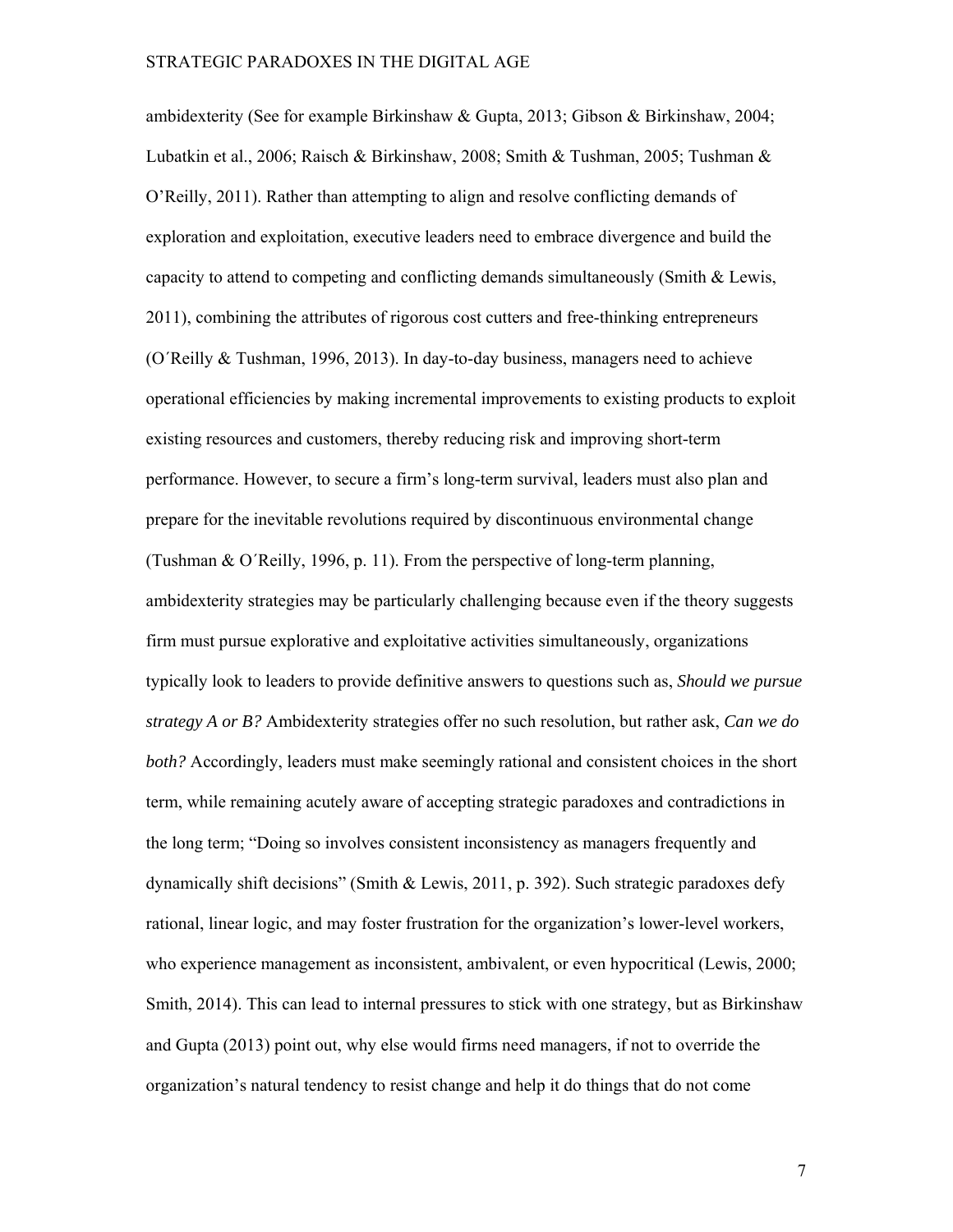naturally? In summary, fostering and leading organizational cultures that can handle both incremental and discontinuous change is perhaps the most demanding aspect of strategic management (O´Reilly  $&$  Tushman, 1996, p. 24). The arguments above suggest that readiness for change may be needed for the successful implementation of ambidexterity strategies, leading us to propose the following hypothesis.

## *Hypothesis 1: Readiness for Change is Positively Related to Ambidexterity.*

This is in line with previous ambidexterity studies, which suggest that a capacity for change enables firms to both explore and exploit market opportunities (O'Reilly  $\&$  Tushman, 1996; Papachroni, 2014; Taylor et al., 2009). As Judge and Blocker (2008), pointed out, leaders sensing the need to change is undeniably the first step in firms becoming ambidextrous, but simply acknowledging what must be done is not enough; actually following through and implementing changes to pursue both exploitive and exploratory strategies is likely the biggest hurdle in a firm's pursuit of strategic ambidexterity (p. 920). This leads to the question of whether it is actually possible to plan for ambidexterity—that is, both incremental and discontinuous change. There is a long-standing debate regarding whether strategic planning (defined as an organization's process of defining its objectives and making decisions on allocating its resources to pursue this strategy) is beneficial in unstable environments, with one school of thought arguing that strategies come into existence not as "snapshots in time" (for example, though a written, explicit long-term strategic report/statement) but rather through small decisions that are assessed and updated periodically. These small decisions are not predetermined, but emerge logically through experimentation and learning (logical incrementalism). In this view, strategic planning is of little help for explorative activities (see for example Eisenhart & Brown, 1998; Mintzberg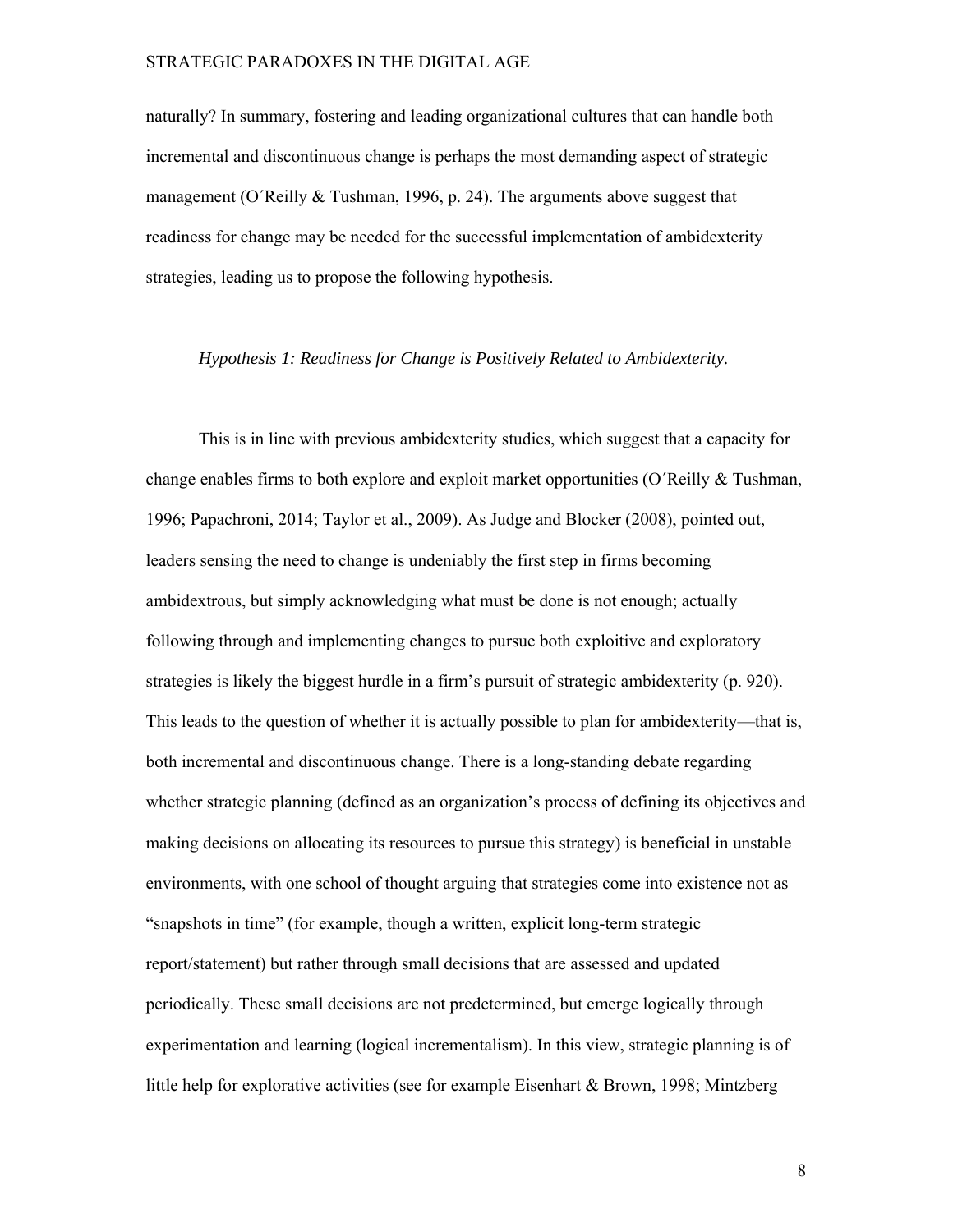1991, 1994). Another school of thought contends that strategic planning can provide a roadmap to help a firm achieve its vision and goals regardless of environmental stability (see for example Ansoff 1991, 1994). In this view, strategic planning is seen as a deliberate, rational, linear process where the goals are specified first, followed by a detailed implementation plan. Brews and Hunt (1999), in their study of strategy processes at 656 firms, attempted to resolve these conflicting views by suggesting that both the deliberate and emergent approaches may be part of good strategic planning, especially when firms face increased environmental turbulence. The authors suggest that exploitation strategies in stable environments may require *less* planning, as firms may rely more on existing routines and capabilities in predictable, slow-moving industries where uncertainty is low. Increased environmental turbulence may force the development of more sophisticated explorative strategies and planning capabilities (Brews and Hunt 1999, p .905–906). Based on the arguments above, we speculate that the paradoxes inherent in ambidexterity strategies could lead to a greater degree of explicit strategic planning, suggesting a positive relationship between the two.

## *Hypothesis 2: Strategic Planning is Positively Related to Ambidexterity*

There are two arguments to consider. First, managing strategic paradoxes is presumably more complex than managing one, internally consistent strategy. Second, we would expect a stronger relationship to exploration, as this represents new strategic territory, while exploiting old certainties may require *less* strategic planning. This is in line with Kohtamaki et al. (2010); in their study of ambidexterity strategies, they found that strategic planning, defined as "a detailed process that aims to explicate strategy though the analysis of various strategic options" (p. 222), could help facilitate the exploration of new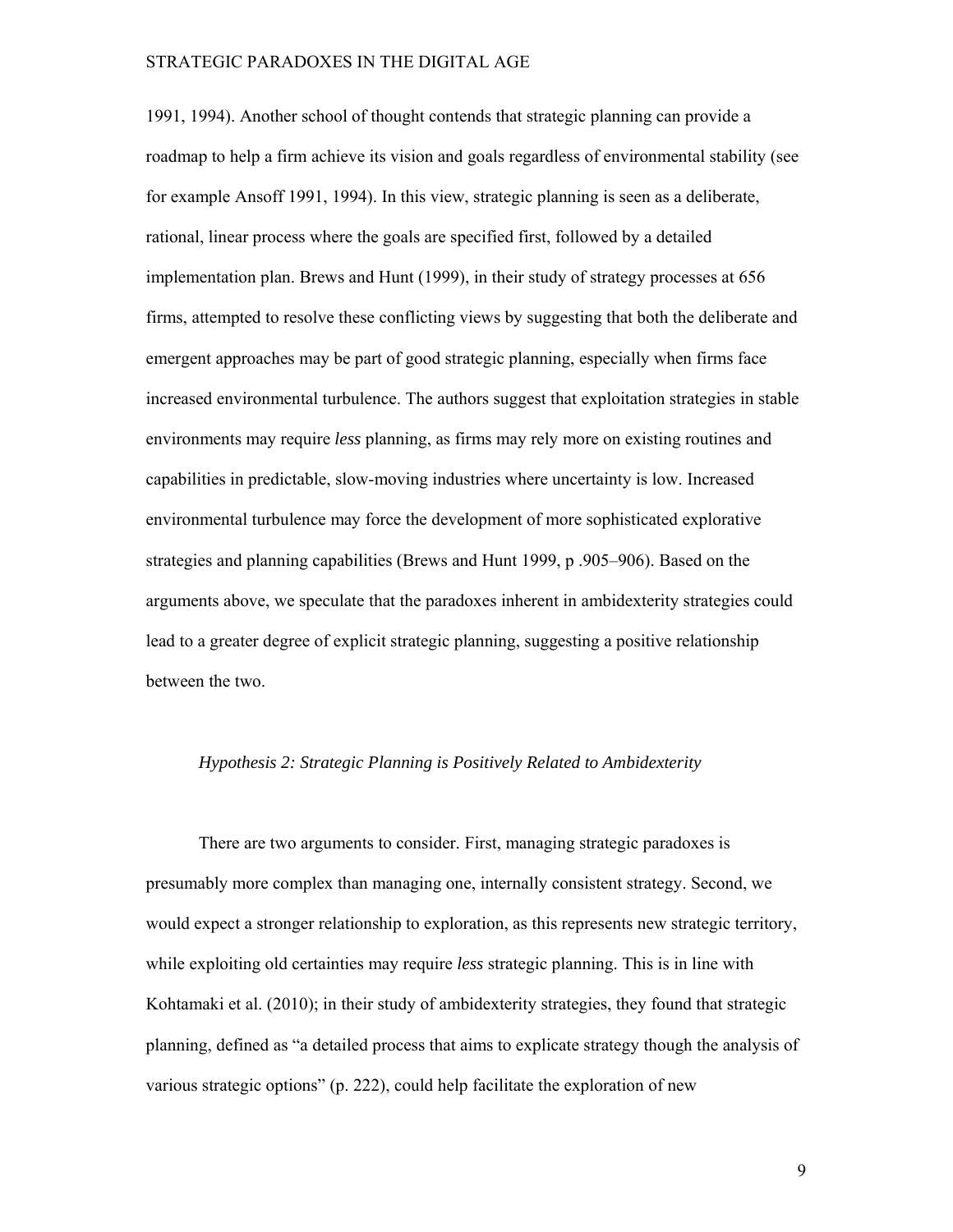opportunities—in particular, by helping leaders focus on the big picture rather than day-today operational details. Their study also emphasized the importance of making such strategies understandable and tangible to secure lower-level employees' commitment to the success of strategy implementation. Several other studies have also suggested that a compelling strategic plan that justifies the need for simultaneous exploration and exploitation, as well as the relentless and explicit communication of such a strategy, may increase the likelihood of a firm actually achieving ambidexterity (see for example O´Reilly & Tushman, 2008, p. 197–198). Lastly, in line with a number of other studies, we also speculate that ambidexterity strategies are perceived to be linked to improved firm performance (see for example Junni et al., 2013, and O´Reilly & Tushman, 2013, for extensive reviews of the literature linking organizational ambidexterity and financial performance). One of the key arguments in the literature is that ambidexterity strategies are needed to secure firm survival in fast-changing, complex business environments, where an *either/or* approach to strategic planning may be inadequate. To stay competitive, firms and their leaders must adopt a *both/and* approach, committing to conflicting strategies and their associated product, market, and organizational architectures (Smith et al., 2010, p. 449). Put more succinctly, the reason leaders pursue strategic paradoxes, given their complexities and inconsistencies, is probably that they believe they will improve firm performance.

#### *Hypothesis 3: Ambidexterity is Perceived as Positively Related to Firm Performance*

In the next section, we outline our research methodologies, procedures, measures, and analysis results. We end the paper with a discussion of practical implications for both researchers and practitioners, as well as some limitations of our study and avenues for further research.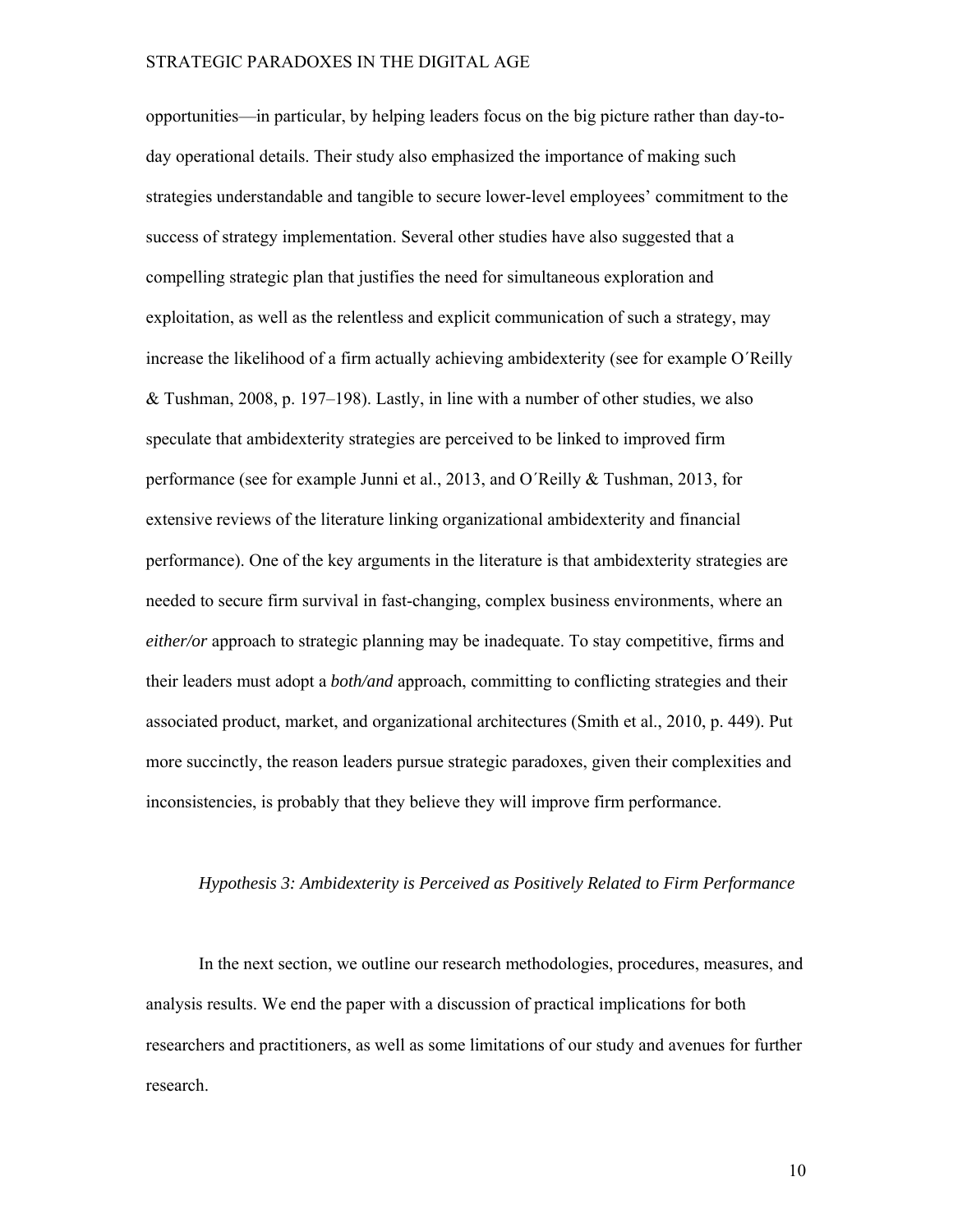#### **METHODS**

#### **Procedures and Sample**

Our procedures consisted of: (1) one-on-one interviews with top executives in newspaper firms across the Nordic countries, (2) management group sessions in Norway, Sweden, Denmark, and Finland, to explore issues related to strategic planning (3) a survey sent to all newspaper executives in the four Nordic countries. In this study, we primarily report on quantitative data from the survey. Our survey sample was based on email lists provided by the respective publishing organizations in Denmark, Finland, Norway, and Sweden was distributed to all  $(N = 917)$  media top executives (editors and/or business managers) in the four Nordic countries to assess to what extent they saw their firms as ready for change, as well as which of a list of 22 pre-defined strategic challenges to the industry they consider priorities (Wilberg, 2010; 2011; 2012). We made this list through management sessions and interviews with news executives, and reviewed, tested, and validated it annually to find the most relevant issues for the industry at the time. The 2012 survey included several new items—exploration, exploitation, and organizational ambidexterity, which were theorybased and found valid and reliable. The survey used *Surveymonkey,* a popular Web-based survey tool. We first piloted it on a small group of executives and one external researcher. We made some adjustments for clarity and language, then sent the final survey to respondents in late fall 2012. At the end of the data collection we had a sample of  $N = 143$  executives from the four Nordic countries, representing 13–20% of the news organizations in each country. Sample sizes and country breakdown for 2012 appears in Table 2.

# INSERT TABLE 2 ABOUT HERE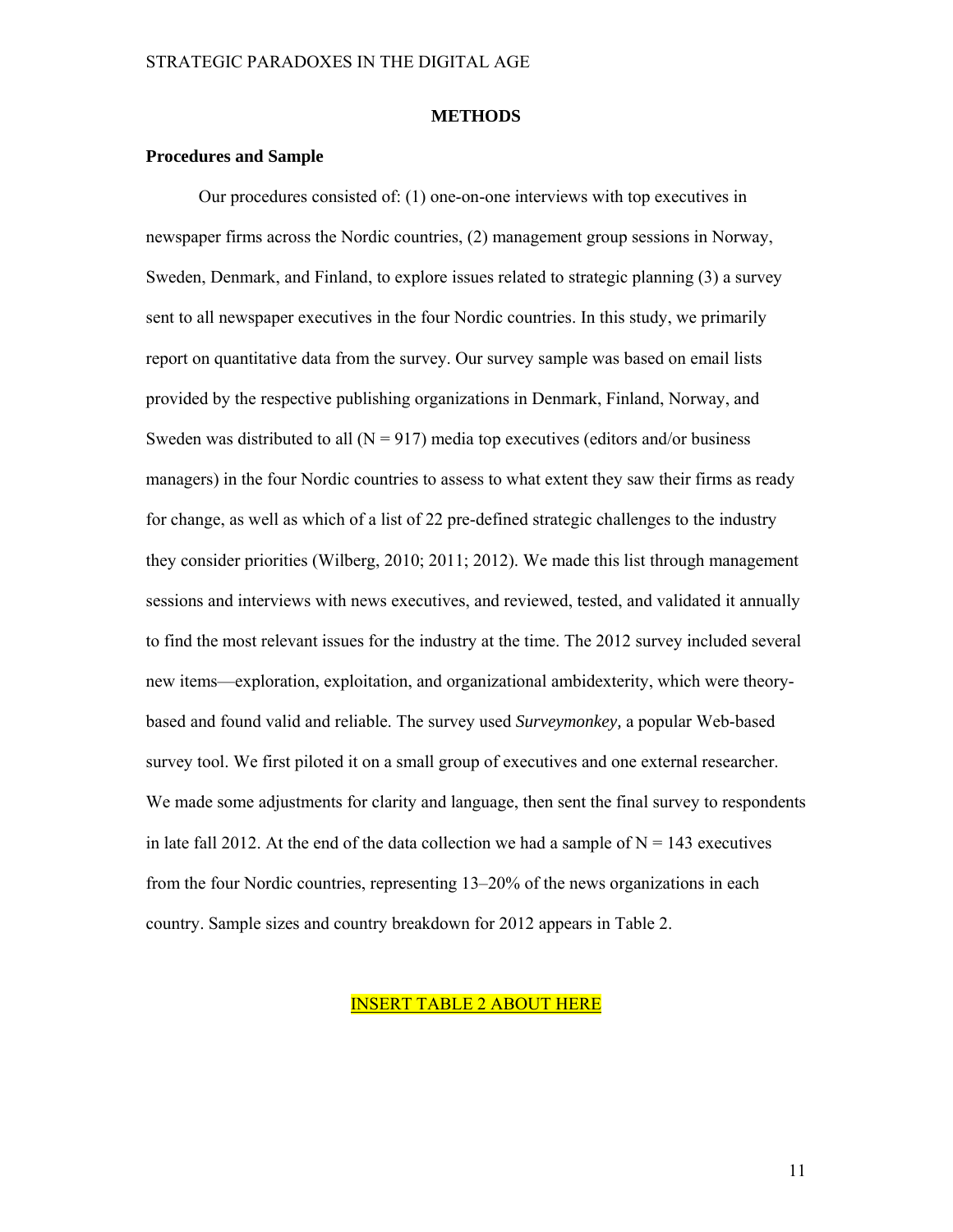#### **Measures**

*Organizational ambidexterity (dependent variable).* For the purpose of this study, we conceptualized ambidexterity as a multi-dimensional construct comprised of explorative and exploitative capabilities. Thus, in line with existing studies, we computed ambidexterity as an additive integrative construct of multi-item scales for exploration and exploitation (Lubatkin et al., 2006; De Visser et al., 2010; Jansen et al., 2009; Revilla 2009). However, we also created both additive (e\*e) and subtractive (e-e) models to be tested.

*Exploration and exploitation.* In line with previous ambidexterity studies, we constructed separate scale items for *exploration* and *exploitation*. We captured **exploitation**  by asking executives to indicate, on a four-point Likert scale, the degree to which they agreed with the following statements about their organizations:

- 1) *"We offer refined products and services which we know will satisfy our customers."* (Principal component extraction .77)
- 2) *"In our organization, we value experience and professional conduct. This helps us maintain consistently high quality standards."* (.77)
- 3) *"We have a mature product, and know what our readers want and need."*  (.78)
- 4) *"We run a pretty tight organization with clearly defined roles and responsibilities."* (.81)
- 5) *"Productivity and efficiency is a core value in our organization."* (.84)
- 6) *"Employees have freedom to improvise on current products."* (.81)

The items loaded on three factors (refinement, consistency and experience),

explaining 79.61% of the total variance. The Cronbach's alpha for the exploration measure is .60. Hair et al. (2006) notes that alpha values over 0.60 are accepted in exploratory studies. Next we created an additive construct comprised of these three factors, which we believe now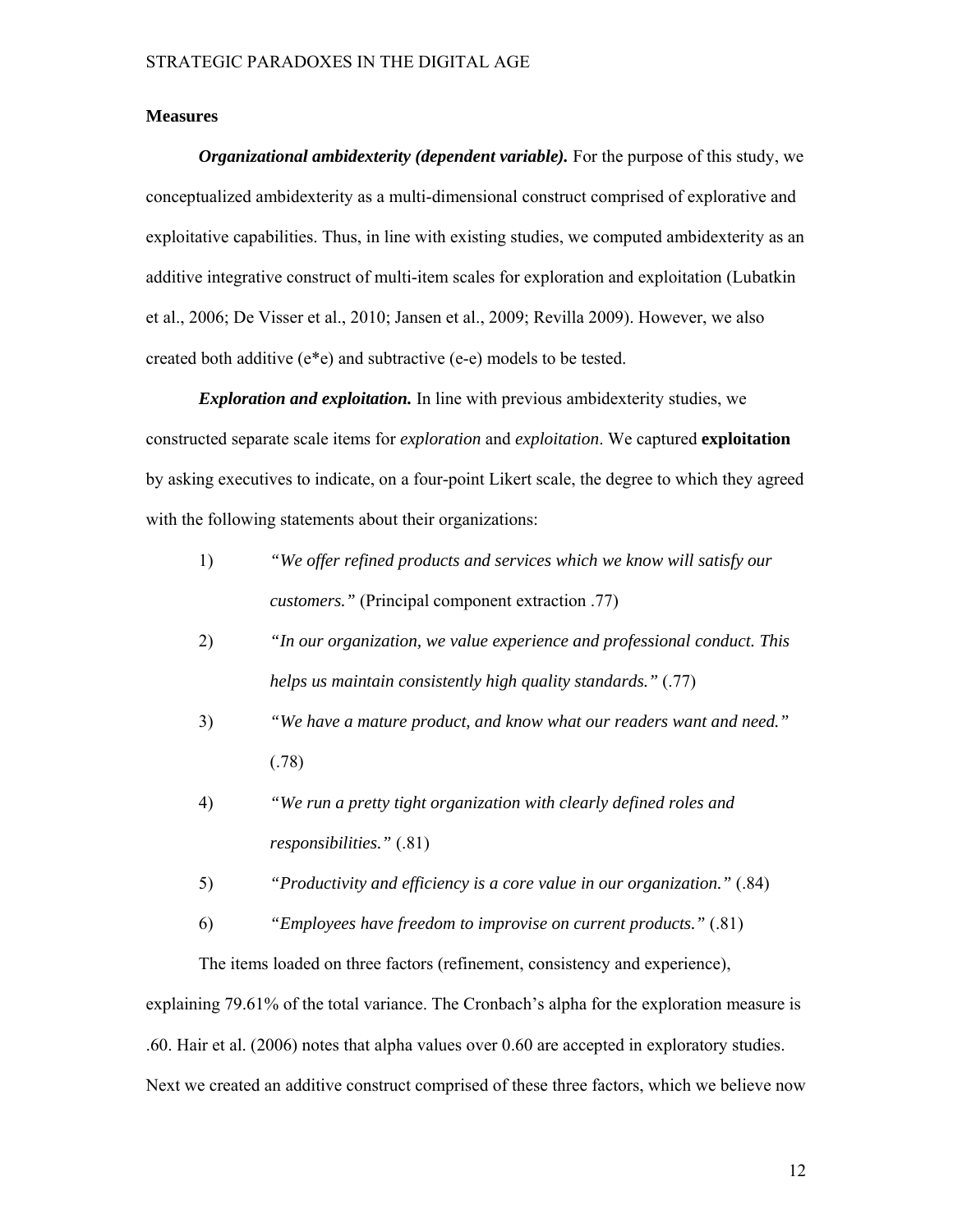adequately captures the essence of exploitation: *refinement, consistency and experience* (March 1991).

We captured **exploration** by asking respondents to indicate, on a four-point Likert scale, the degree their organization was characterized by the following:

- 1) *"We have to put out new products to survive"* (.70)
- 2) *"Ongoing redefinition of job descriptions"* (.81)
- 3) *"Constantly changing"* (.70)
- 4) *"Authority tied to tasks rather than positions"* (.74)
- 5) *"Every failure is seen as a learning experience"* (.54)
- 6) *"We believe in limited structure and flexibility"* (.61)

The items loaded on three factors (*experimentation, flexibility,* and *change*), explaining 68.17% of the total variance. The Cronbach's alpha was .60. Next we created an additive construct comprised of these three factors, which we believe now adequately captures the essence of exploration: *experimentation, flexibility and change* (March 1991).

*Readiness for change.* We captured a firm´s perceived readiness for change by asking survey respondents, on a 7-point Likert scale to assess how ready their firm was for change on editorial as well as the business side of operations. There was also a comparison with a study from 2006 where the same question in regards to readiness for change had been given with the same target group, and with a sample size of  $N = 130$ .

*Firm performance*. To measure firm performance, we asked respondent to rate, on a 5-point Likert scale, how they perceived their firm's performance in terms of newspaper sales, online users, mobile users, tablet users, print advertising revenues, digital advertising revenues, mobile advertising revenues, and other revenues. We found this scale to have a Cronbach's alpha of .67. We also created separate scales for performance in explorative and exploitative product/marked domains respectively. We found it loaded on three components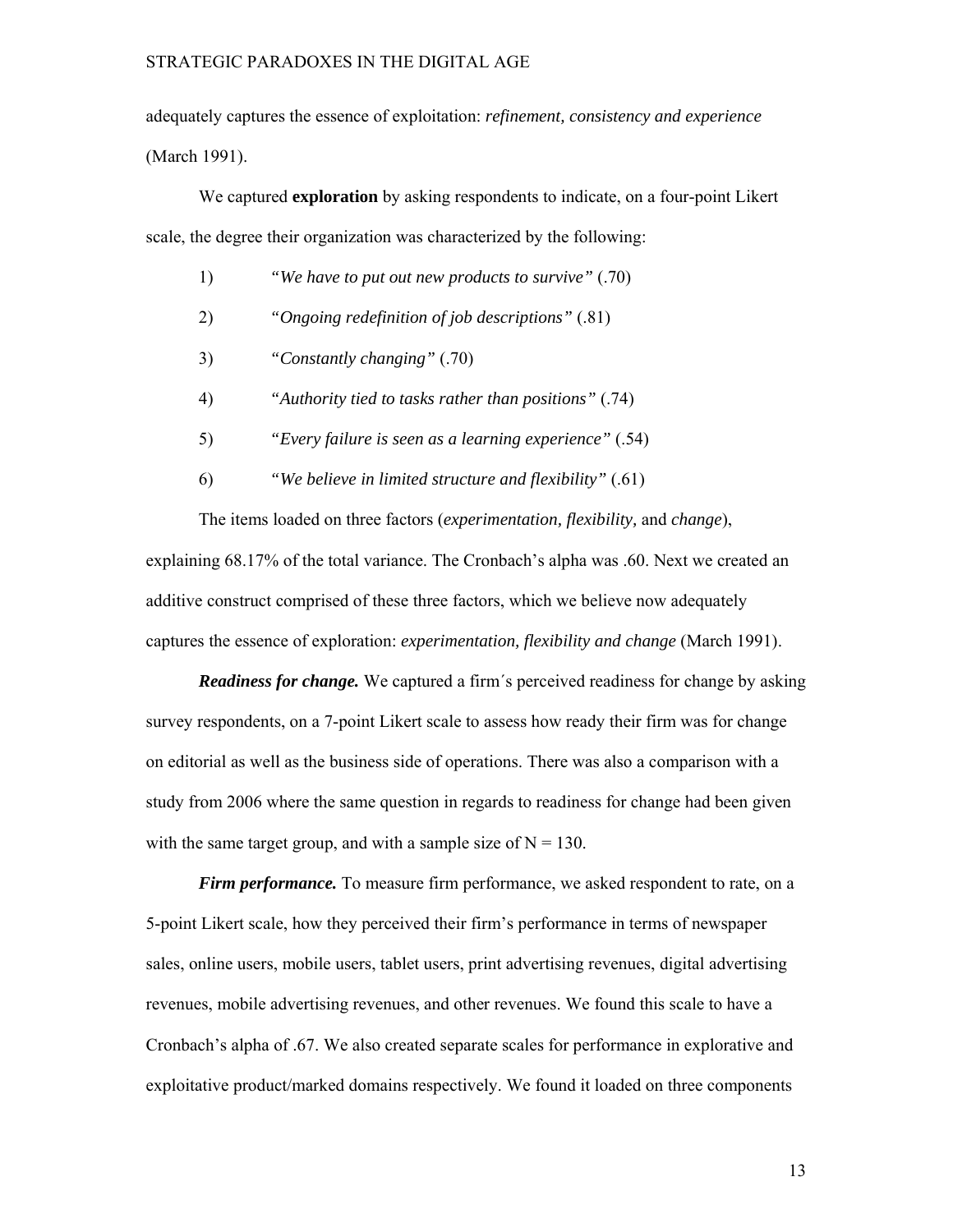(digital (Web, tablet, mobile)/print/other revenues) for a cumulative eigenvalue of 71.95%. We also asked respondents how much of their total revenues came from the digital side of the business. The market average in the Nordic countries for 2012 was 4%. We were looking for firms that outperformed the market.

*Strategic planning.* We asked respondents if they had a written strategic plan for their firm, but also to rank the strategic importance of 22 industry-specific strategy items on a 7 point Likert scale. We wanted to assess the importance of specific strategic intents. This would also allow us to examine the relationship between an organizations capacity/propensity for ambidexterity (what characterizes the organization) and the strategic intent. We found this scale to have a Cronbach's alpha of .74.

*Control variables.* In line with previous ambidexterity studies, we controlled for firm size, country, leaders' functional areas, and perceived environmental munificence (market volatility).

#### **ANALYSIS AND RESULTS**

Mean, standard deviation, and correlations among the variables appear in Table 3. Strategic planning and readiness for change significantly and positively related to ambidexterity. It is interesting to note that strategic planning had a positive relation to exploration, but no significant relation to exploitation. Readiness for change linked to exploration and exploitation strategies, as well as perceived firm performance.

## **Main Effects**

Next, we tested the main effects by employing a multiple regression analysis, entering independent variables cumulatively to assess the increments in variance explained. The results of the analyses appear in Table 4. For the hypotheses regarding ambidexterity, the firm control variables first appear in Model 1, but show no significant effect on the variance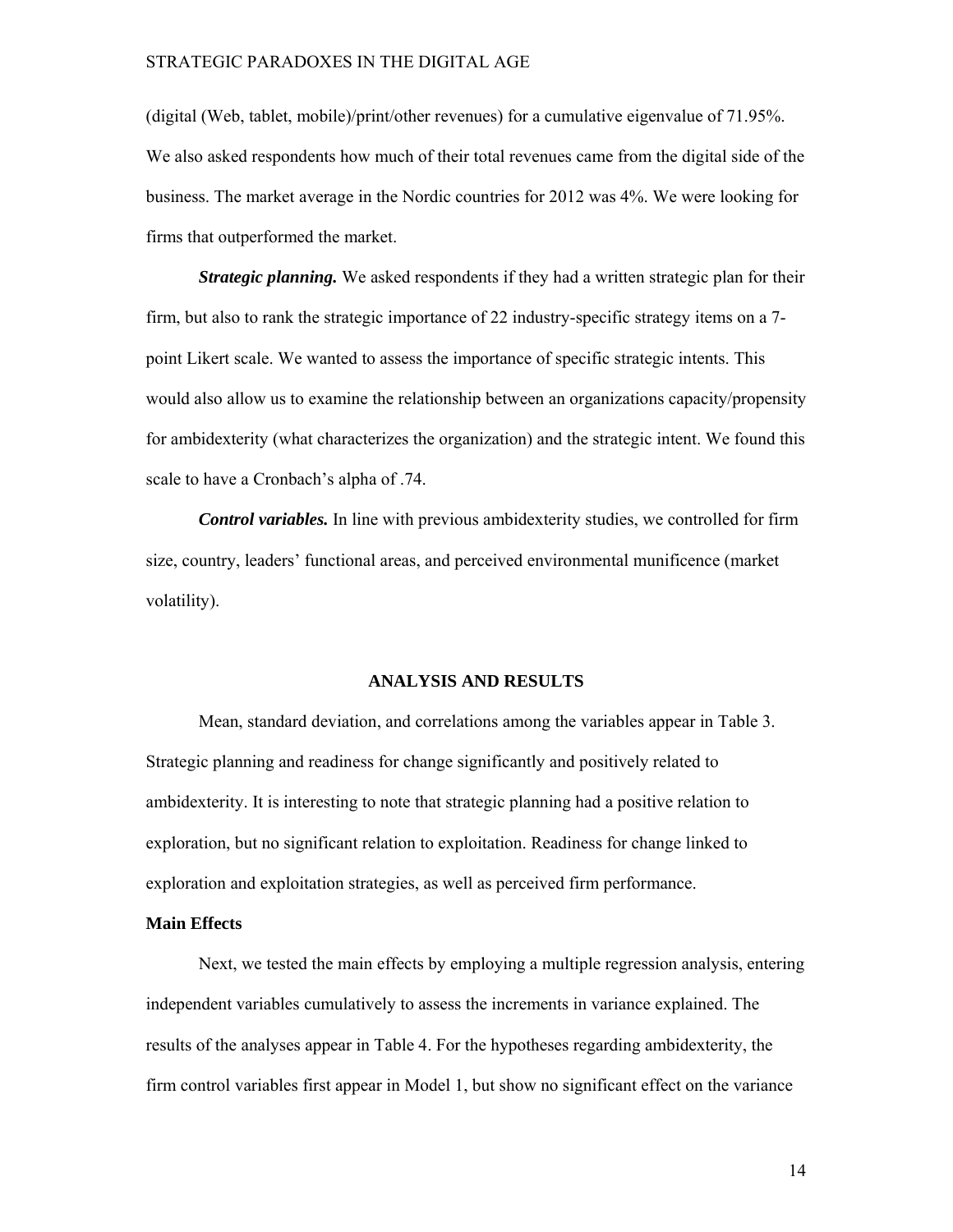in ambidexterity. In Model 2, we added the environmental control variables, with no significant effect. In Model 3 we add the first main effect, finding that readiness for change significantly improves the fit of the model, now accounting for 15.8% of the variance in ambidexterity ( $p < .01$ ).

# INSERT TABLES 3, 4 AND 5 ABOUT HERE

This supports Hypothesis 1, which proposes a link between readiness for change and ambidexterity. Adding strategic planning in Model 4 further improves the fit of the model, which now accounts for 21.2% of the variance in ambidexterity ( $p < .001$ ). This supports Hypothesis 2, which suggests a positive link between ambidexterity and strategic planning. In Model 5 we test for the link between ambidexterity and firm performance, while controlling for the other variables. We find no significant relation. This means we must reject Hypothesis 3, which suggests a positive link between ambidexterity and firm performance. We will discuss this somewhat surprising finding in the discussions section.

 Table 5 summarizes significant correlations on the 22 industry-specific strategic items. In line with He and Wong (2004), we divided our sample into three firm groups based on a median cut-off criterion, ranking them in descending order of explorative or exploitative factor scores. We coded firms that fell in the upper half of the explorative ranking as such, and did the same for the upper half of exploitative rankings. A firm was ambidextrous if it belonged in both upper halves. We found 26% of the firms could be classified as ambidextrous, based on leader responses. For these, top strategic priorities included application of new technologies, market-driven product development, and top customer service. "Explorative" firms put significantly stronger importance to strategic intents in regards to collaborations with other firms, or even competitors; developing both brand and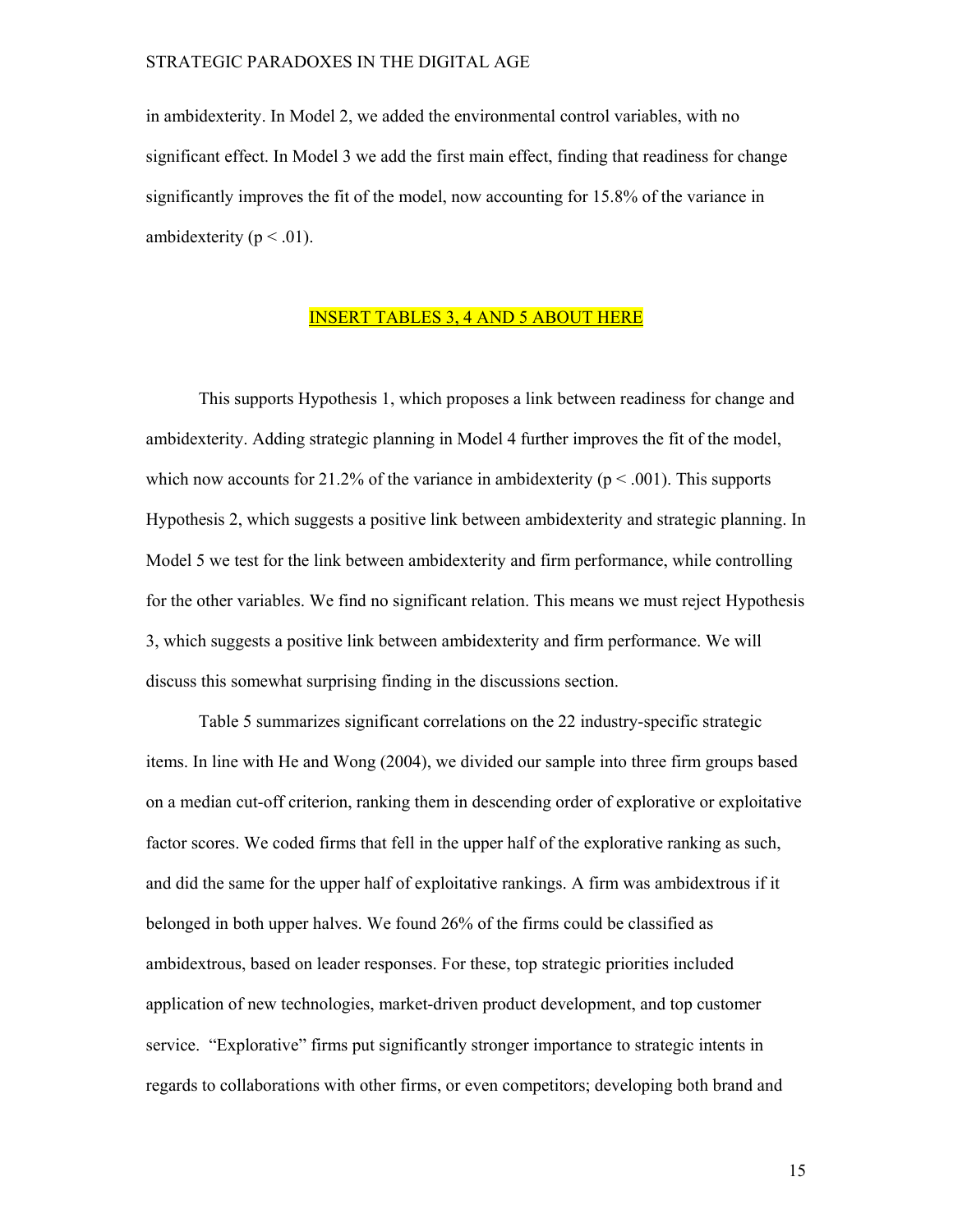internal competences on all levels of the organization. Exploitative firms saw significant negative relations to experimenting with new business models, technologies, and alliances with competitors. This should prove quite challenging in the long term, given the rapid changes in the news industry.

#### **DISCUSSION**

In this study, we found a link between ambidexterity and a readiness for change. Without such a recognition that change is needed, leaders would probably just go about exploiting their daily business, failing to explore new, potentially disruptive technologies and business opportunities. However, given that the newspaper industry has been in constant turmoil and change over the past decade, a recognized need for change is not enough. Leader's don't want to talk about change, they need to plan and execute strategic paradoxes. Based on our review of the literature, we predicted a link between strategic planning and ambidexterity. Our data confirmed this. We had some concerns as to the validity of this finding, however. It could simply be that larger firms do more strategic planning (because of their size) and are more likely to be ambidextrous due to resource slack—they have the resources to both explore digital opportunities and exploit their legacy print business. In our regression models on ambidexterity, we controlled for firm size, finding no significant effect. Second, we had a concern about reversed causality. Is ambidexterity an antecedent to strategic planning? We suggest it is an iterative process, a dynamic interaction. Explicit and detailed strategic planning may help navigate the complexities of explorative digital domains. But such plans need continuous revision as the front lines of technological innovation shift. In theory, exploiting the "old certainties" of the legacy print business may require less strategic planning if the legacy business could simply be left to manage on its own devices. However, the inherent dilemma in ambidexterity strategies is that every strategic move made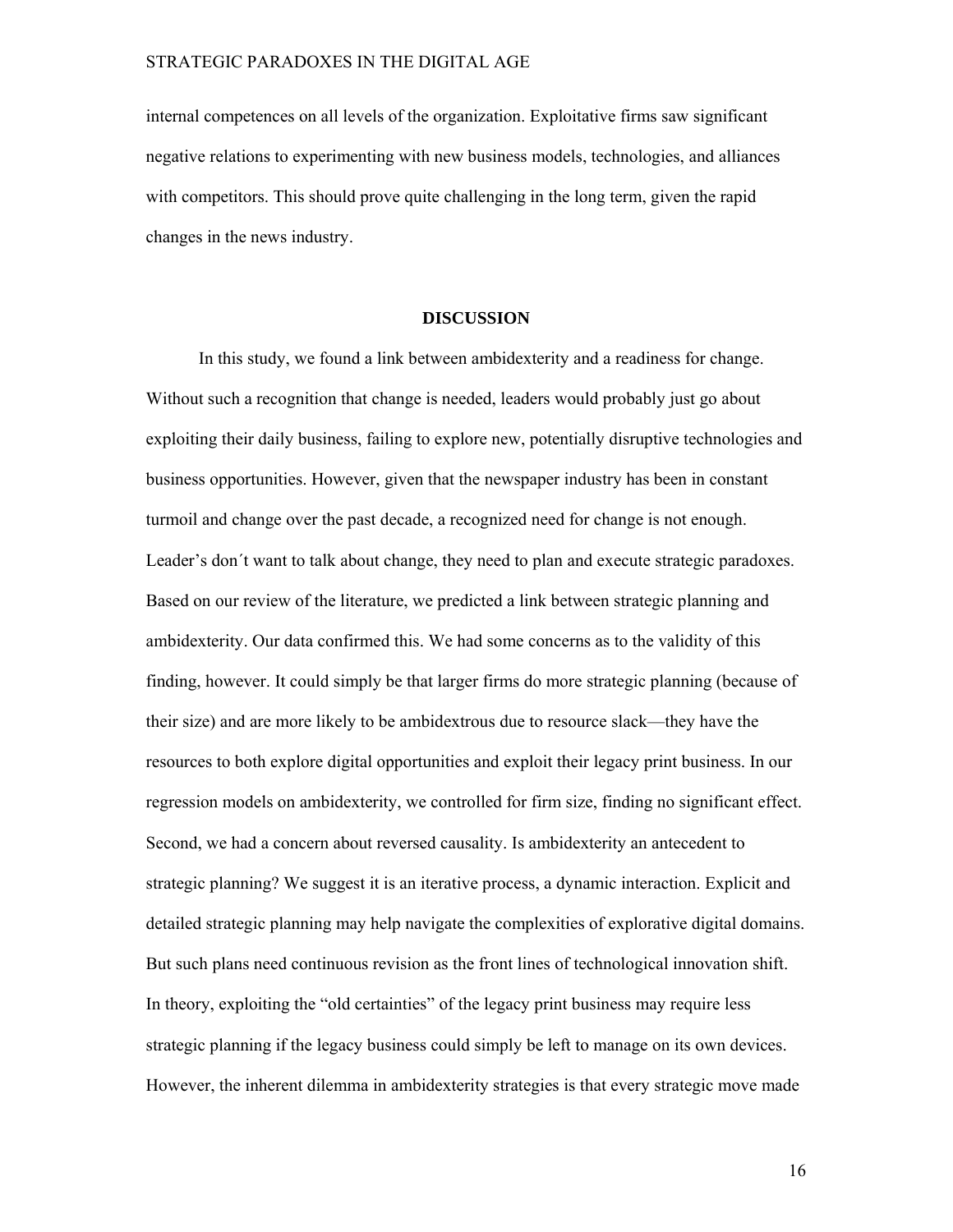in explorative digital domains may disrupt the exploitation of print domains. This means any ambidexterity strategy must consider both dimensions and be continuously updated and realigned to reflect changing market dynamics.

 Our study suggests a significant positive relation between strategic planning and exploration, but no significant relation between strategic planning and exploitation. This fits with our observation that newspaper firms are quite elaborate in their digital strategizing, but less clear about the implications for exploitation strategies. It seems as if the tendency is to attempt to align digital exploration and print exploitation into some sort of consistent middleof-the-road strategic framework without accounting for the inherent dilemmas and paradoxes involved in radical exploration and exploitation. We have rarely seen newspaper strategies that recognize and embrace paradoxical and conflicting objectives. This is of course quite rational behavior, as most managers arguably get paid to fix problems—not invite conflicts with inconsistent strategic objectives.

 Indeed, strategic paradoxes may be of more interest to academics than to practicing managers. After all, a paradox is by definition a proposition that works well in theory, but may seem senseless, logically unacceptable, or self-contradictory in practice. As Birkinshaw and Gupta (2013) note, the paradoxical nature of ambidexterity may be part of its attraction to researchers, but ambidexterity is an academic construct, which may offer little intuitive meaning to practicing managers—unlike other management literature terms such as innovation, growth, or leadership (p. 290).

## INSERT FIGURE 1 ABOUT HERE

 However, we would argue that any simplistic, one-sided strategy could have dire reallife financial consequences. Our study suggests that discomforts of these strategic paradoxes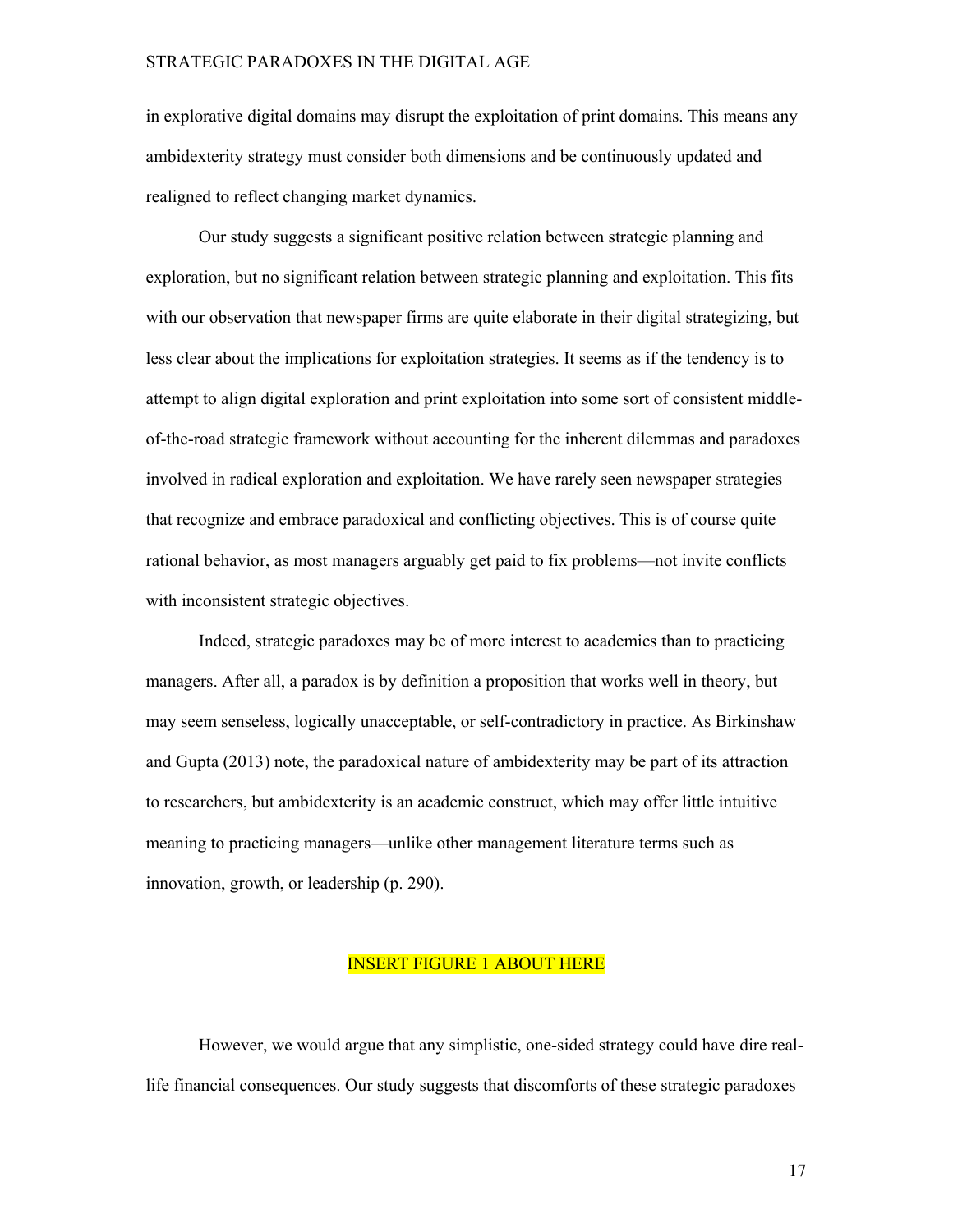should be seen as growing pains, as firms and leaders learn to do new things. Facing the complex business realities of the digital era, top leaders have to tackle inconsistencies and even risk appearing hypocritical as they balance short-term and long-term goals. We have seen many executive keynotes showcasing the next big digital opportunity, which were followed a few months later by much less-publicized quarterly financial results, with red numbers foreshadowing another round of cost-reduction and budget constraints in print operations. This brings us to the link between ambidexterity strategies and firm performance.

Our study did not find that leaders perceived ambidexterity strategies linked to improved firm performance. This is in contrast with the ambidexterity premise (Raisch et al., 2009), but fits a pattern we have seen over the past decade in the given empirical context for most newspaper companies, growth in explorative digital product/market domains has come at the cost of persistent revenue declines in the legacy print business, leading to a general decline in industry profitability. And as indicated by Figure 1, the outlook for the period from 2012-2017 is further decline. A similar pattern emerges though a more granular analysis of the previous research into the ambidexterity-performance linking. See for example Junni et al. (2013), who in their meta-analysis of empirical studies to date found that exploitation strategies link to profits, whereas exploration strategies are linked to growth, which implies that ambidexterity may have quite different impacts on different aspects of firm performance (p.308). The empirical context of our study supports this argument and suggests the direct conflict between digital exploration and print exploitation. Still, newspaper leaders have no choice but to continue digital exploration even if it slowly eradicates their legacy print business and overall industry revenues keep dropping. This is just one of the inherent paradoxes in ambidexterity strategies.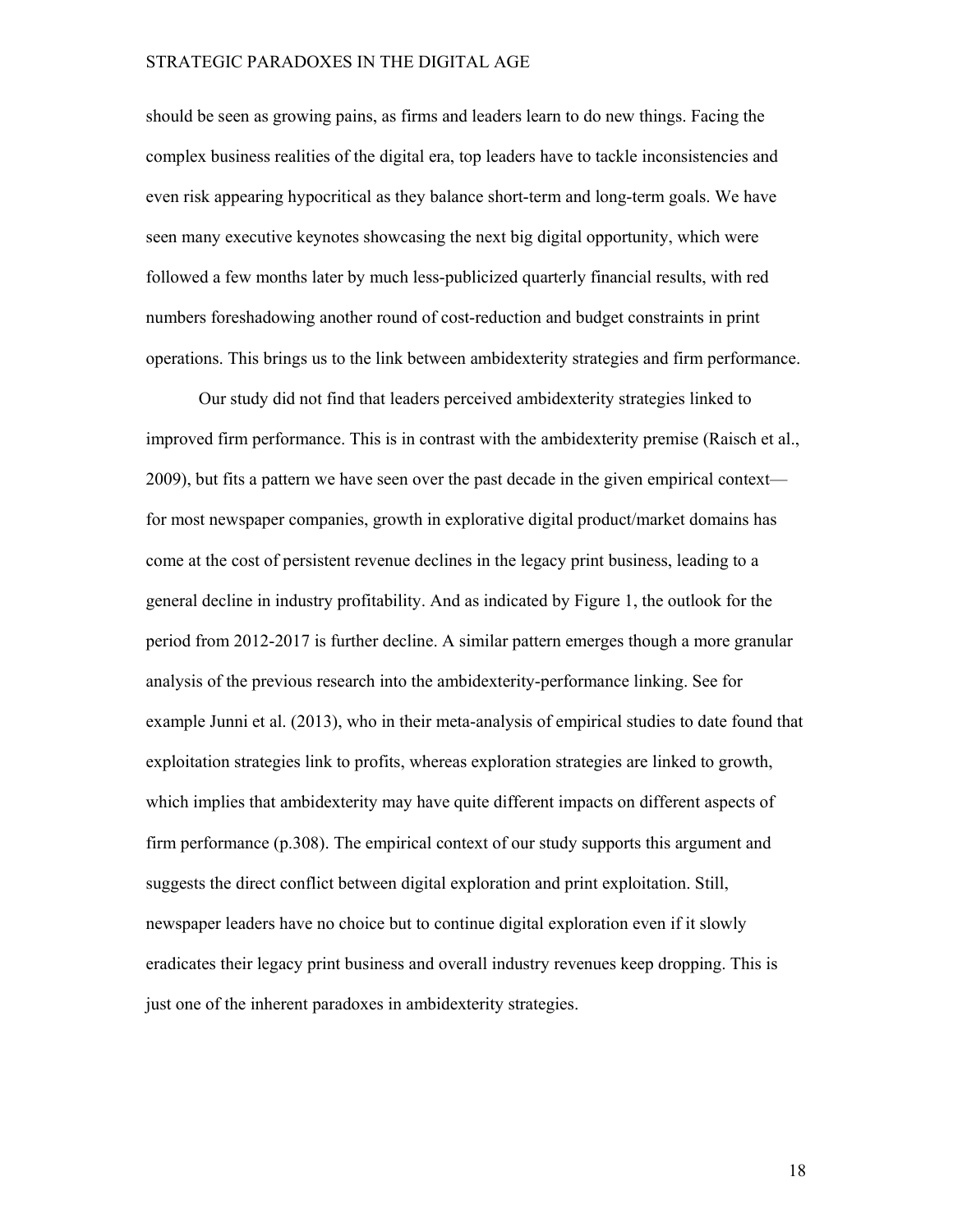#### **CONCLUSION**

The purpose of this study has been to examine how executive leaders manage the paradoxes introduced by ambidexterity strategies. This can be one of the toughest leadership challenges, as it requires "consistent inconsistency as managers frequently and dynamically shift decisions" (Smith & Lewis, 2011, p. 392). Ambidextrous leaders may make rational and consistent choices in the short term, while acutely aware of accepting contradictions in the long term. Such inconsistency is probably an acquired taste for most. In closing, we would like to offer a telling example of an emerging strategic paradox in the context of the newspaper industry. Consider the recent trend of online paywalls—newspaper firms requiring online readers to pay to access news and other content on their Web sites. In our view, these paywall strategies, heralded as an innovative industry move, really indicate the organizational need for consistency. The paywall strategy attempts to eliminate the challenges of managing two different and directly conflicting business models simultaneously—namely that of having a paid-for print newspaper, while also offering news for free online (Markides 2013). This one consistent pay-for-news strategy across print and digital domains may look good on paper for top executives.

However, it most likely introduces a new strategic paradox. How can newspaper firms hope to compete against open access, free-for-all social media such as Facebook, Twitter, or Google for new digital revenues if top management decides to erect digital paywalls that keep potential new audiences out?

## **LIMITATIONS**

This study involves cross-sectional data from single informants using perceptual scales, which potentially introduces common bias effect—some of the observed co-variation between variables may be due to a shared method of measurement. To control for such bias, we deployed five specific procedural remedies *ex ante* as suggested by Podsakoff et al.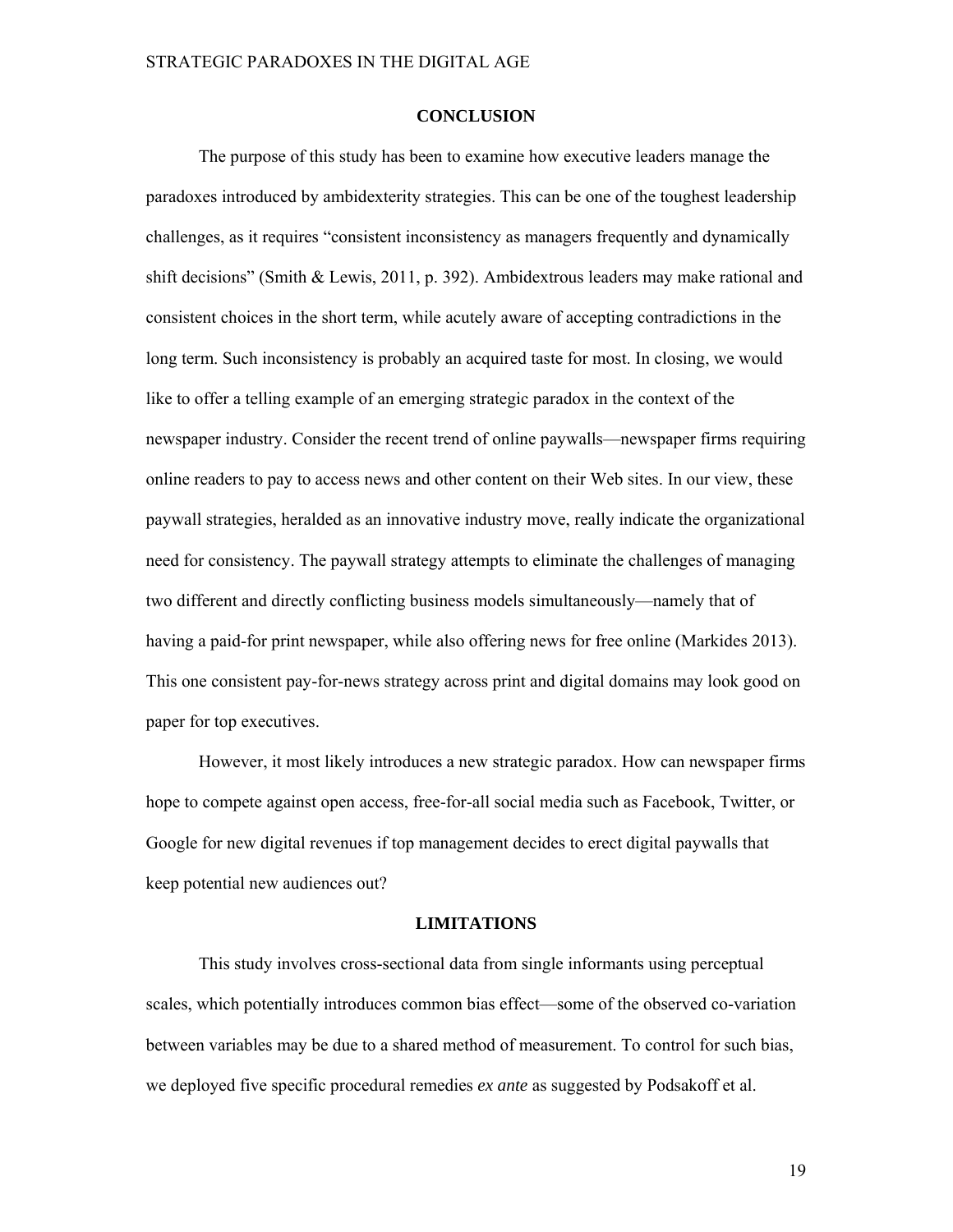(2012) to maximize respondent motivation and ability to respond accurately. First, we deployed at a proximal separation between constructs for exploration, exploitation by means of dedicated buffer items to diminish use of prior responses to answer subsequent questions (Podsakoff et al., 2003). Second, we minimized the scale properties shared between predictor and criterion variables by using varying Likert scales/items so the respondent would not combine related items. Third, based on our pilot survey, we improved scale items to remove ambiguity: keeping questions simple, specific, clear, and concise. In line with suggestions from Krosnick (1991) we also labeled every point on the response scale to further reduce ambiguity. Fourth, we introduced positive and negative items to control for response style tendencies that may produce misleading factor scores and deflate or inflate regression scores. As suggested by Chang et al. (2010), we assured respondents of the study's anonymity and confidentiality; that there were no right or wrong answers, and that we valued their honesty. We believe these remedies should minimize common method bias, but we also performed Harman's one-factor test on items included in the regression models. If common method bias was still a problem in the study, we would expect either a single factor to emerge from factor analysis, or one general factor to account for the majority of the covariance among the variables (Podsakoff & Organ, 1986; Podsakoff, Todor, Grover,& Huber, 1984; Podsakoff et al., 2003; Mom et al., 2009). We did not find such a single factor. Note the methods deployed in this study are suited to establish relationships between constructs, not causality.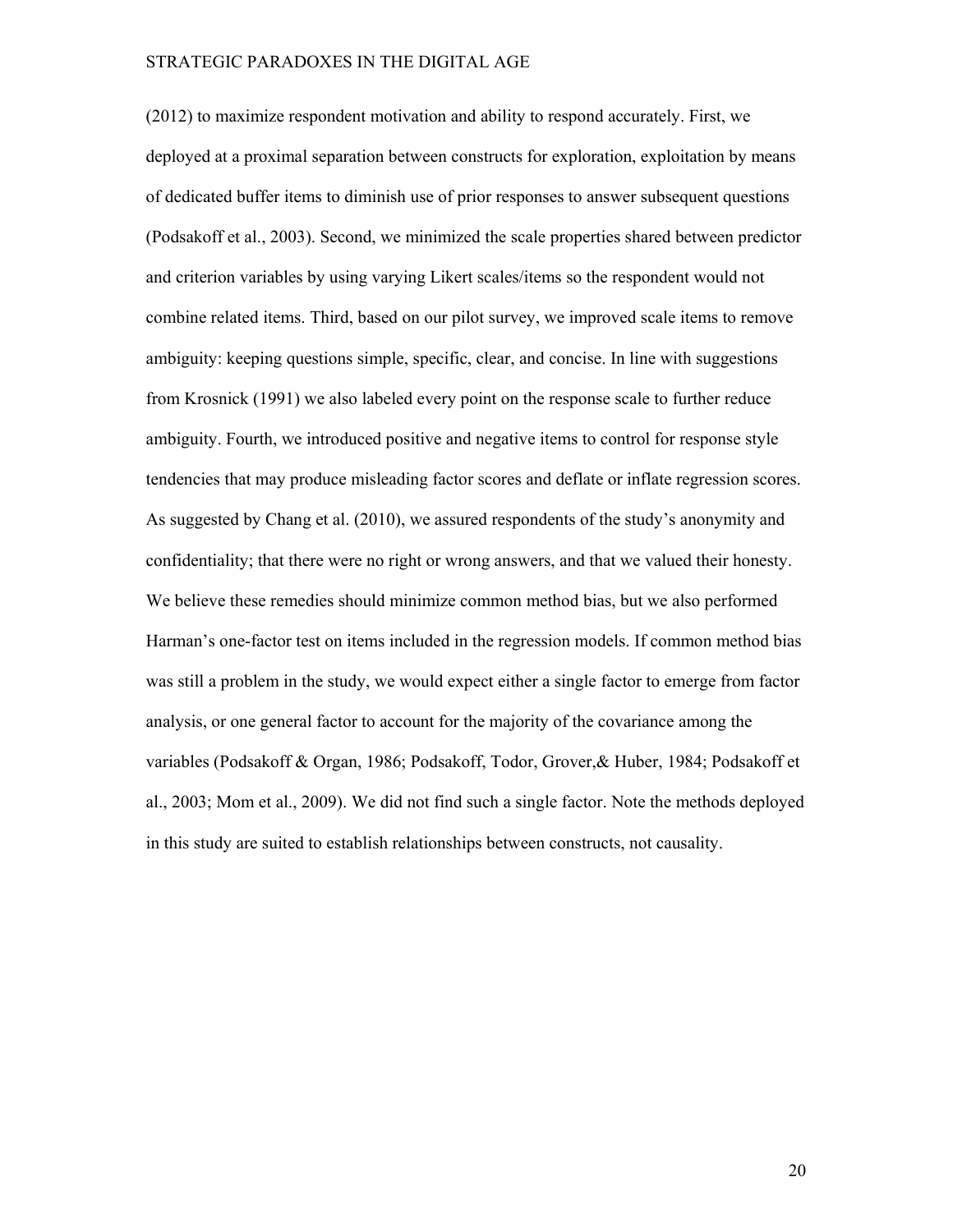#### **REFERENCES**

- Ansoff, H. I. (1991). Critique of Henry Mintzberg's 'The Design School: Reconsidering the Basic Premises of Strategic Management'. *Strategic Management Journal* (12): 449- 461.
- Ansoff, H. I. (1994). Comment on Henry Mintzberg's Rethinking strategic planning. *Long Range Planning,* **27**(3), pp. 31–32.
- Benner, M. J., and Tushman, M. L. (2003). Exploitation, Exploration, And Process Management: The Productivity Dilemma Revisited. *Academy of Management Review*, 28(2), 238-256.
- Birkinshaw, Julian and Gupta, Kamini (2013). Clarifying the Distinctive Contribution of Ambidexterity to the Field of Organization Studies. *Academy of Management Perspectives,* 27: 287-298.
- Brews, P. J. and Hunt, M. R. (1999). Learning to plan and planning to learn: Resolving the planning school/learning school debate. *Strategic Management Journal,* Vol. 20 No. 10, pp. 889-913
- Brown, S. L., Eisenhardt, K. M. (1997). The art of continuous change: Linking complexity theory and time-paced evolution in relentlessly shifting organizations*. Administrative Science Quarterly*, 42:1-34.
- Chang S-J, van Wittleloostuijn A, Eden L. (2010). From the editors: common method variance in international business research. *Journal of International Business Studies.*  41:178–84
- Christensen, C.M. (1997). *The Innovator's Dilemma: When New Technologies Cause Great Firms to Fail.* Boston, MA: Harvard Business School Press.
- De Visser, M. De Weerd-Nederhof, P. C., Faems, D. L. M., Song, M., Van Looy, B. and K. Visscher. (2010). Structural ambidexterity in NPD processes: The impact of differentiated - structures on firm-level innovation performance. *Technovation 30*, 291-299.
- Dutton, J., & Jackson, S. (1987). Categorizing strategic issues: Links to organizational action. *Academy of Management Review,* 12: 76–90.
- Eisenhardt, K. M., & Martin, J. A. (2000). Dynamic capabilities: What are they? *Strategic Management Journal, 21* (10–11), 1105–1121.
- Floyd, S.W., P.J. Lane. (2000). Strategizing throughout the organization: Managing role conflict in strategic renewal. *Academy of Management Review* 25 154-177.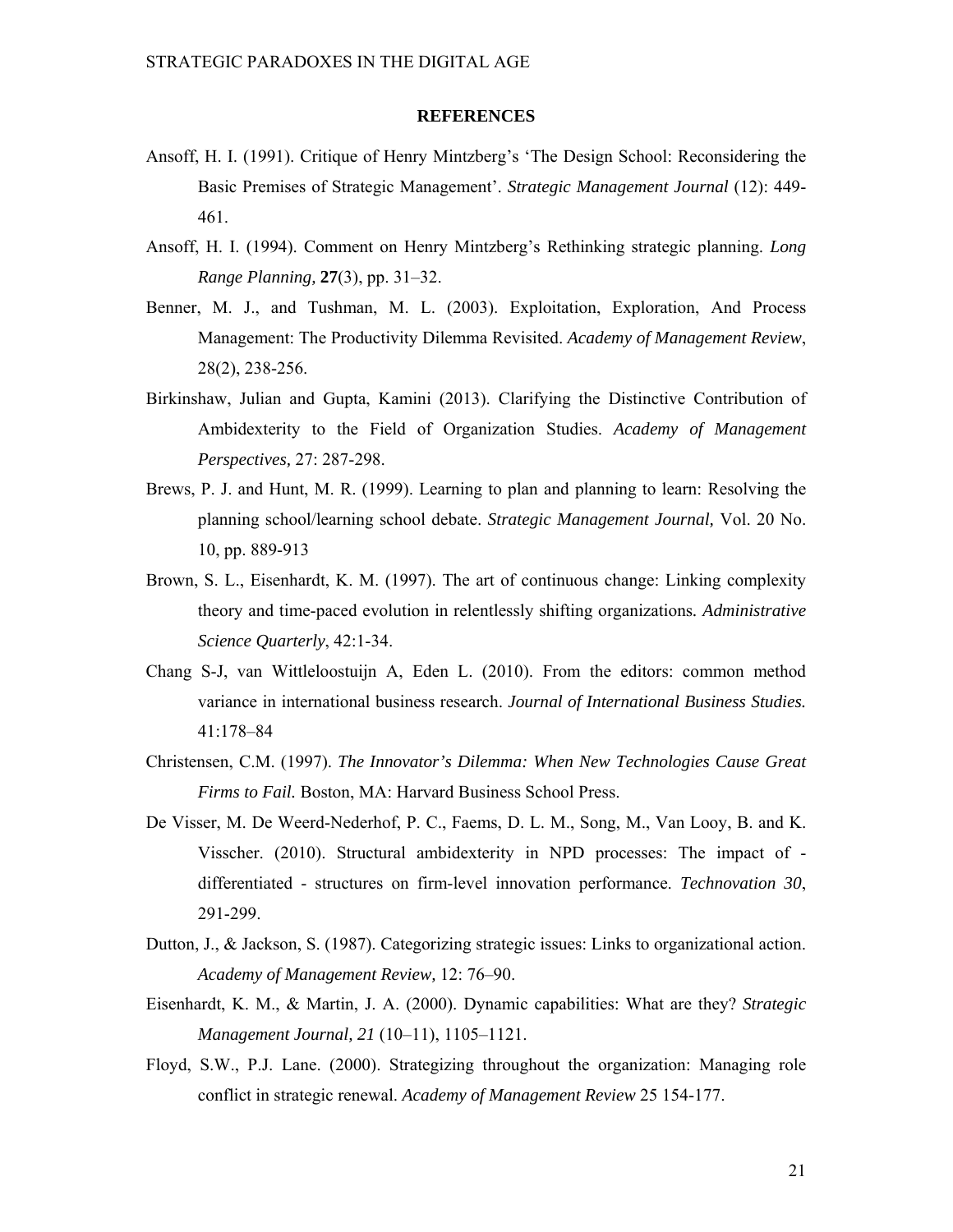- Gibson, Cristina B. and Birkinshaw, Julian (2004). The antecedents, consequences, and mediating role of organizational ambidexterity. *Academy of Management Journal,* 47: 209-226.
- Gupta, A. K., K. G. Smith, C. E. Shalley (2006). The interplay between exploration and exploitation. *Academy of Management Journal* 49(4) 693-706.
- He, Zi-Lin and Wong, Poh-Kam (2004). Exploration vs. exploitation: An empirical test of the ambidexterity hypothesis. *Organizational Science*, 15: 481-494.
- Hair, J. F., Anderson, R. E., Tatham, R. L., & Black, W. C. (1995). *Multivariate data analysis with readings.* Englewood Cliffs, NJ: Prentice Hall.
- Huff, J. S., Huff, A. S., & Thomas, H. (1992). Strategic renewal and the interaction of cumulative stress and inertia. *Strategic Management Journal,* 13: 55–75.
- Jansen, Justin J., Vera, D. and Crossan, M. (2009). Strategic leadership for exploration and exploitation: The moderating role of environmental dynamism. *The Leadership Quarterly*, 20: 5- 18.
- Jansen, Justin J., Tempelaar, Michiel P., Van den Bosch, Frans A. and Volberda, Henk W. (2009). Structural differentiation and ambidexterity: The mediating role of integration mechanisms. *Organization Science*, 20: 797-811.
- Judge, W. Q., & Blocker, C. P. 2008. Organizational capacity for change and strategic ambidexterity. Flying the plane while rewiring it. *European Journal of Marketing,* 42(9/10), 915-926.
- Junni, Paulina, Sarala M. Rikka, Taras, Vas and Tarba, Shlomo Yedida. (2013) Organizational Ambidexterity And Performance: A Meta-Analysis. *Academy of Management Perspectives:* 27:4 299-312.
- Kohtamaki, M. (2010). Relationship governance and learning in partnerships. The Learning Organization, 17(1), 41–57.
- Krosnick, J. A. (1991). Response strategies for coping with the cognitive demands of attitude measures in surveys. *Applied Cognitive Psychology*, 5, 213–236.
- Lant, T. K, Milliken, F. J., & Batra, B. (1992). The role of managerial learning and interpretation in strategic reorientation. *Strategic Management Journal,* 13: 585– 608.
- Lawrence, P.R., J.W. Lorsch. (1967). Organization and environment: Managing differentiation and integration. *Harvard Business School Press*, Boston, MA
- Levinthal, D., & March, J. (1993). The myopia of learning. *Strategic Management Journal*, 14 (Special Issue): 95-112.
- Lewis, M. W. (2000) Exploring Paradox: Toward a More Comprehensive Guide. *Academy of*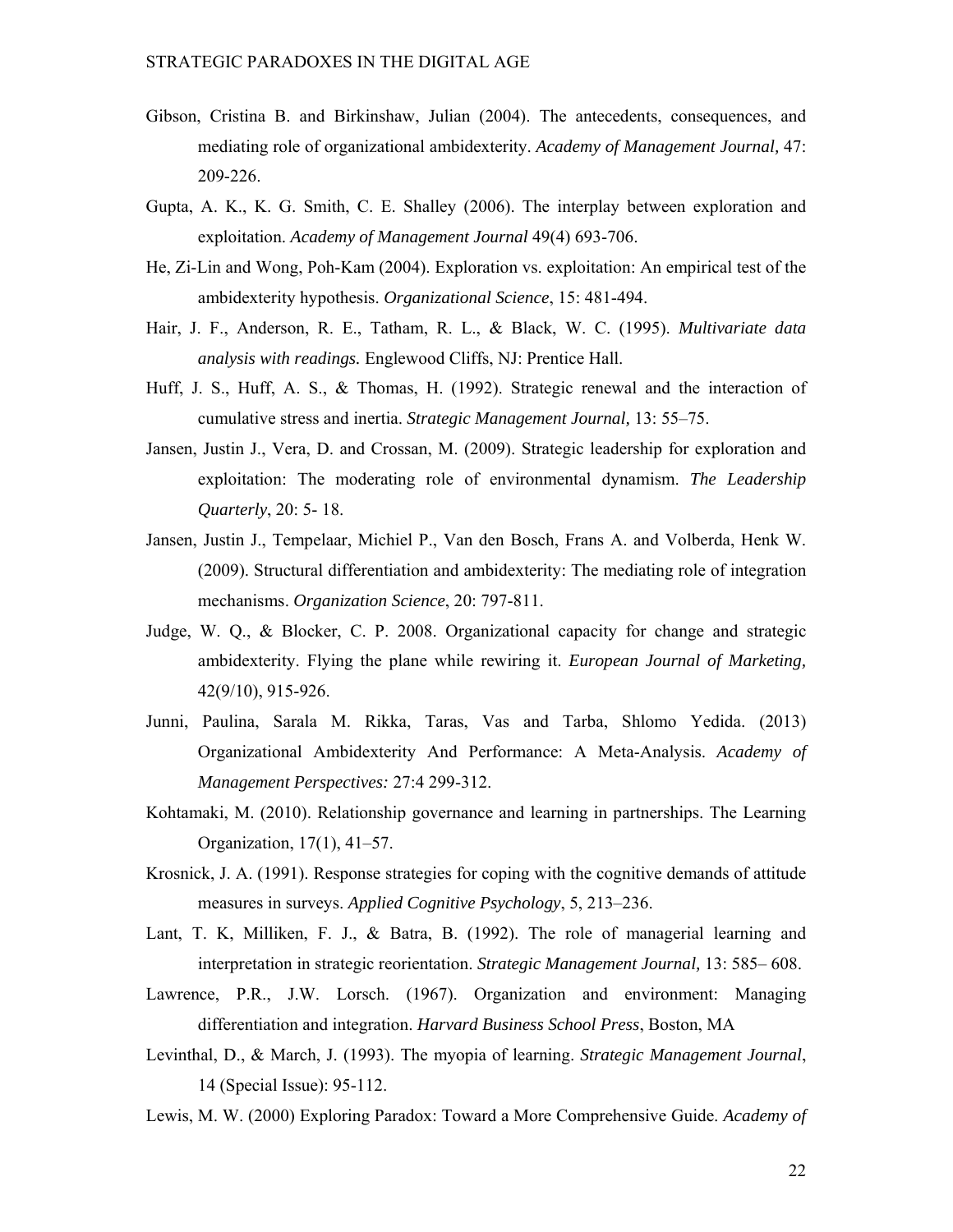*Management Review*, 25/4:760-776

- Lubatkin, M.H., Z. Simsek, Y. Ling, J.F. Veiga. (2006). Ambidexterity and performance in small- to medium-sized firms: The pivotal role of tom management team behavioral integration. *Journal of Management.* **32** 646-672.
- March, J.G. (1991). Exploration and exploitation in organizational learning. *Organization Science* 2, 71-87.
- Markides, Costas (2013). Business Model Innovation: What Can the Ambidexterity Literature Teach Us? *Academy of Management Perspectives*, 27:4, 311-323
- Miller, D., and Friesen, P. H. (1980). Momentum and Revolution in Organizational Adaptation. *Academy of Management Journal,* 23(4), 591-614.
- Mintzberg, H. (1991) Learning 1, Planning 0: Reply to Igor Ansoff. *Strategic Management Journal* (12): 463- 466.
- Mom, T. J. M., van den Bosch, F. A. J., & Volderda, H. W. (2009). Understanding variation in managers' ambidexterity: Investigating direct and interaction effects of formal structural and personal coordination mechanisms. Organization Science, 20(4), 812– 828.
- O'Reilly, Charles A., Harreld, J. Bruce and Tushman, Michael L. (2009). Organizational ambidexterity: IBM and emerging business opportunities. *California Management Review,* 51: 1-25.
- O'Reilly, Charles A. and Tushman, Michael L. (2004). The ambidextrous organization. *Harvard Business Review*, April: 74-83.
- O'Reilly, Charles A. and Tushman, Michael L. (2008). Ambidexterity as a dynamic capability: Resolving the innovator's dilemma. *Research in Organizational Behavior,* 28: 185-206.
- O'Reilly, Charles A. and Tushman, Michael L. (2013). Organizational Ambidexterity: Past, Present, and Future. *California Management Review,* 53: 1-18.
- O'Reilly, Charles A. and Tushman, Michael L. (2011). Organizational ambidexterity in action: How managers explore and exploit. *Academy of Management Perspectives*: 27:4 324-338
- Quinn RE. (1996). *Deep Change: Discovering the Leader Within.* San Francisco: Jossey-Bass
- Papachroni, Angeliki, Heracleous Loizos, and Paroutis, Sotirios (2014). Organizational Ambidexterity Through the Lens of Paradox Theory: Building a Novel Research Agenda. *The Journal of Applied Behavioral Science. 1–23.*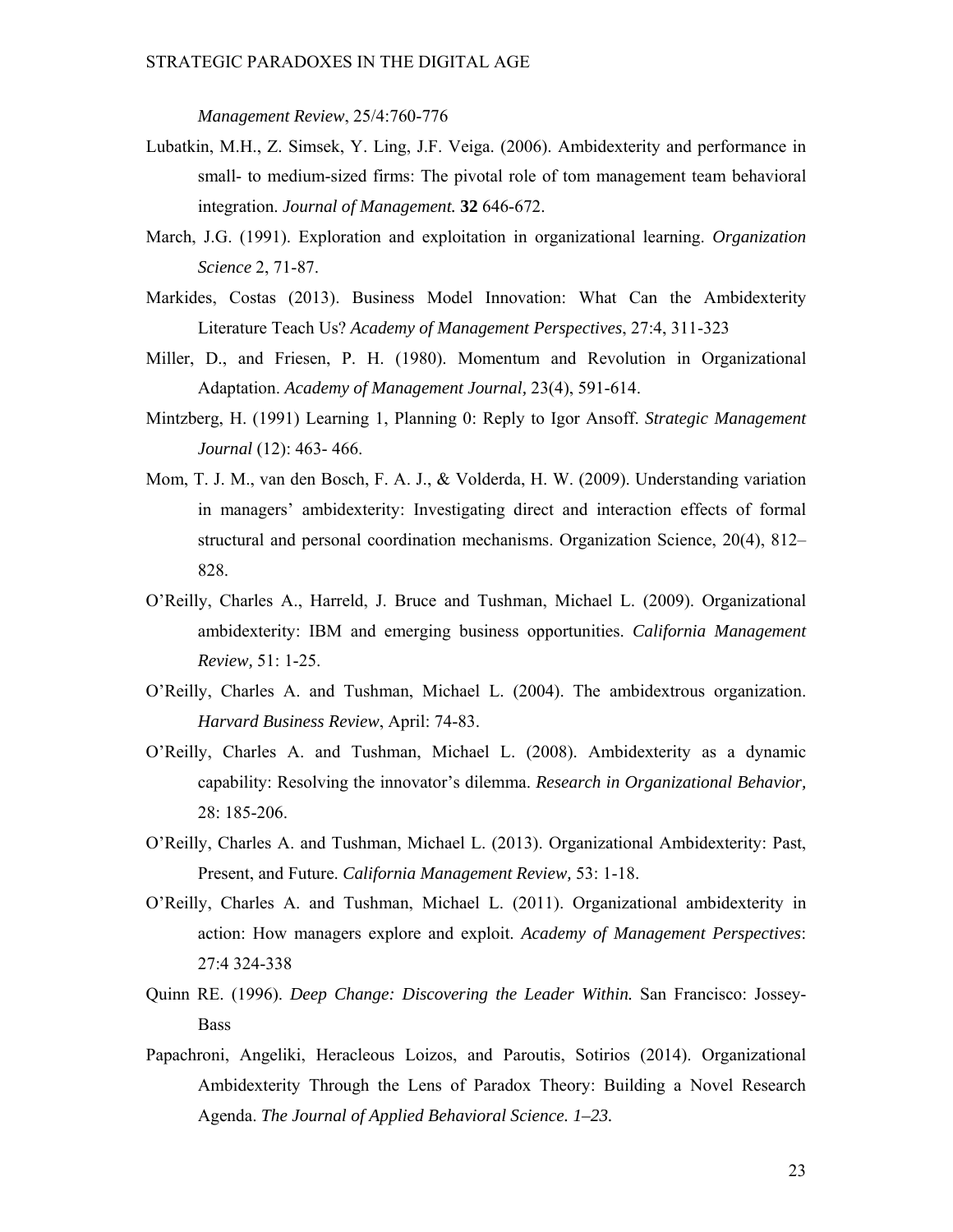- Podsakoff, P. M., and Organ, D. W. (1986). Self-reports in organizational research: problems and prospects. *Journal of Management*, Vol 12, No 4, pp 531–544.
- Podsakoff, P.M., MacKenzie, S.M., Lee, J., & Podsakoff, N.P. (2003). Common method variance in behavioral research: A critical review of the literature and recommended remedies. *Journal of Applied Psychology*, 88, 879-903.
- Podsakoff, P.M., MacKenzie, S.B., & Podsakoff, N.P. (2012). Sources of method bias in social science research and recommendations on how to control it. *Annual Review of Psychology, 65,* 539- 569.
- Podsakoff, P. M., Todor, W. D., Grover, R. A. & Huber, V.L. (1984). Situational moderators of leader reward and punishment behaviors: Fact or fiction? *Organizational Behavior and Human Performance*, 34(1), 1-63.
- Raisch, Sebastian and Birkinshaw, Julian (2008). Organizational ambidexterity: Antecedents, outcomes, and moderators*. Journal of Management,* 34: 375-409.
- Raisch, Sebastian, Birkinshaw, Julian, Probst, Gilbert and Tushman, Michael L. (2009). Organizational ambidexterity: Balancing exploitation and exploration for sustained performance. *Organization Science,* 20: 685-695.
- Revilla, E., Rodriguez, B. and Prieto, I. (2009). Information Technology as a Knowledge Management Enabler in Product Development: Empirical Evidence*. European Journal of Innovation Management*, 12 (3): pp. 346-363
- Sigglekow, N. (2001). Change in the presence of fit: The rise, the fall, and the renaissance of Liz Claiborne. *Academy of Management Journal,* 44, 838–867.
- Smith, W. K. (2014). Dynamic Decision Making: A Model of Senior Leader Managing Strategic Paradoxes. *Academy of Management Journal*, 57:6, 1592–1623.
- Smith, Wendy K. and Lewis, Marianne W. (2011). Toward a theory of paradox: A dynamic equilibrium model of organizing. *Academy of Management Review,* 36: 381-403.
- Smith, Wendy K. and Tushman, Michael L. (2005). Managing strategic contradictions: A top management model for managing innovation streams. *Organization Science,* 16: 522- 536.
- Smith, Wendy, Binns, Andy, and Tushman, Michael. (2010). Complex Business Models: Managing Strategic Paradoxes Simultaneously. *Long Range Planning,* 43:, 448-461.
- Staw, B. M., Sandelands, L., & Dutton, J. (1981). Threat rigidity effects in organizational behavior. *Administrative Science Quarterly,* 26: 501–524.
- Taylor, A., C. E. Helfat. (2009). Organizational linkages for surviving technological change: Complementary assets, middle management, and ambidexterity. *Organizational*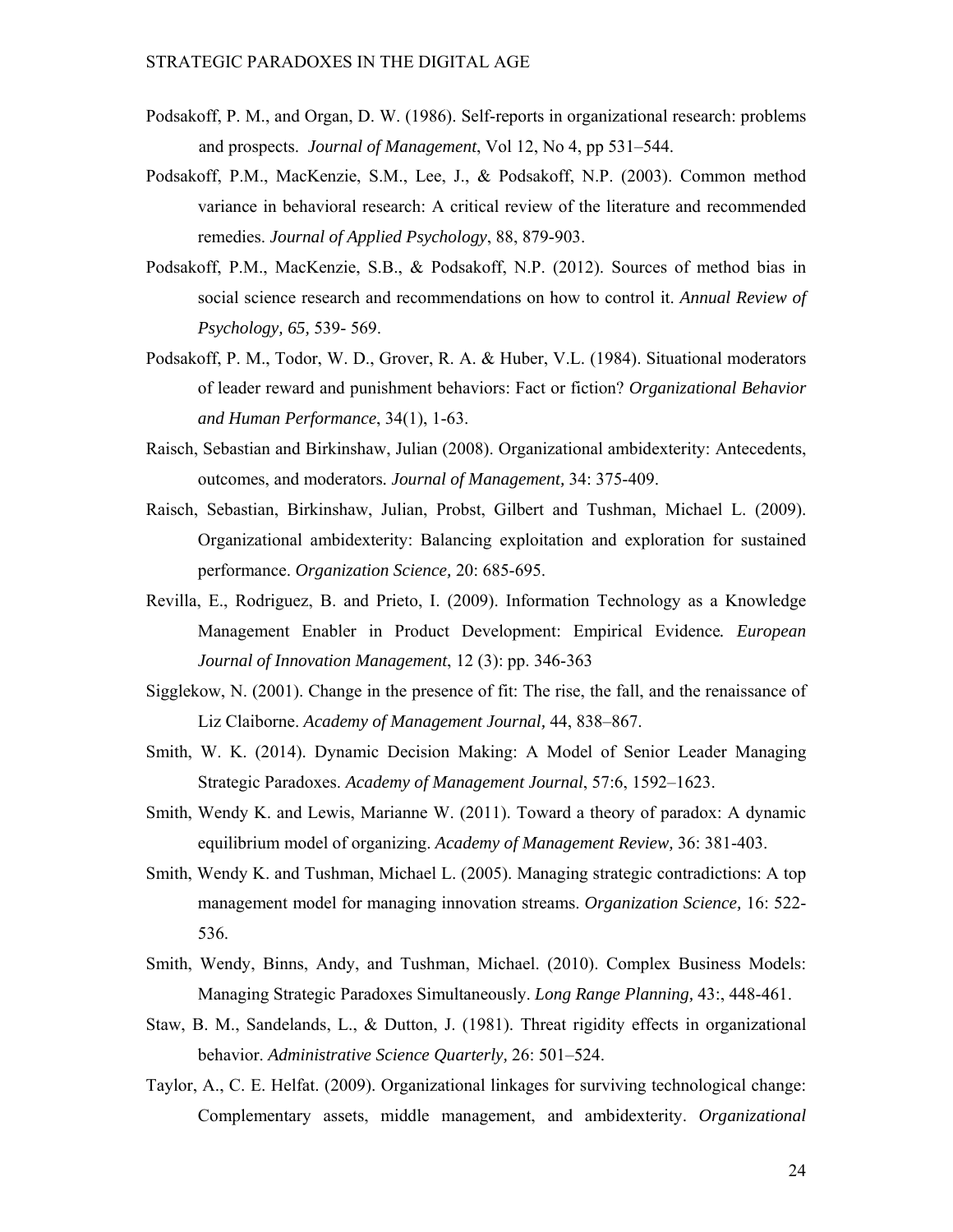*Science.* 20(4) 718-739.

- Teece D., Pisano G., and Shuen, A. (1997). Dynamic Capabilities and Strategic Management. *Strategic Management Journal,* 18(7), 509-533.
- Tempelaar, Michiel P. and Van De Vrande, Vareska (2012). Dynamism, munificence, internal and external exploration-exploitation and their performance effects. Paper presented at the annual meetings of the Academy of Management.
- Tripsas, M., G. Gavetti. (2000). Capabilities, Cognition, and Inertia: Evidence from Digital Imaging. *Strategic Management Journal*, 21(11), 1147-1161.
- Tushman, M.L. and Anderson, P. (1986). Technological Discontinuities and Organizational Environments. *Administrative Science Quarterly* 31, 439-465.
- Tushman, M. and Romanelli, E. (1985). Organizational Evolution: A Metamorphosis Model of Convergence and Reorientation, in *L.L. Cummings and B.M. Staw* (Eds.), Research in Organizational Behavior, 7, 171-222, Greenwich, CT: JAI Press.
- Tushman, Michael L. and O'Reilly, Charles A. (1996). The ambidextrous organization: managing evolutionary and revolutionary change. *California Management Review,* 38: 1-23.
- Weick, K. E. and Quinn R. E. (1999). Organizational Change and Development. *Annual Review of Psychology*, 50, 361-386.
- Wilberg, E (2010), Mediaprospect 2011 analyses for the coming year, *BI Norwegian Business School, Oslo*
- Wilberg, E (2011), Mediaprospect 2012 analyses for the coming year, *BI Norwegian Business School, Oslo*
- Wilberg, E (2012), Mediaprospect 2013 analyses for the coming year. *BI Norwegian Business School, Oslo*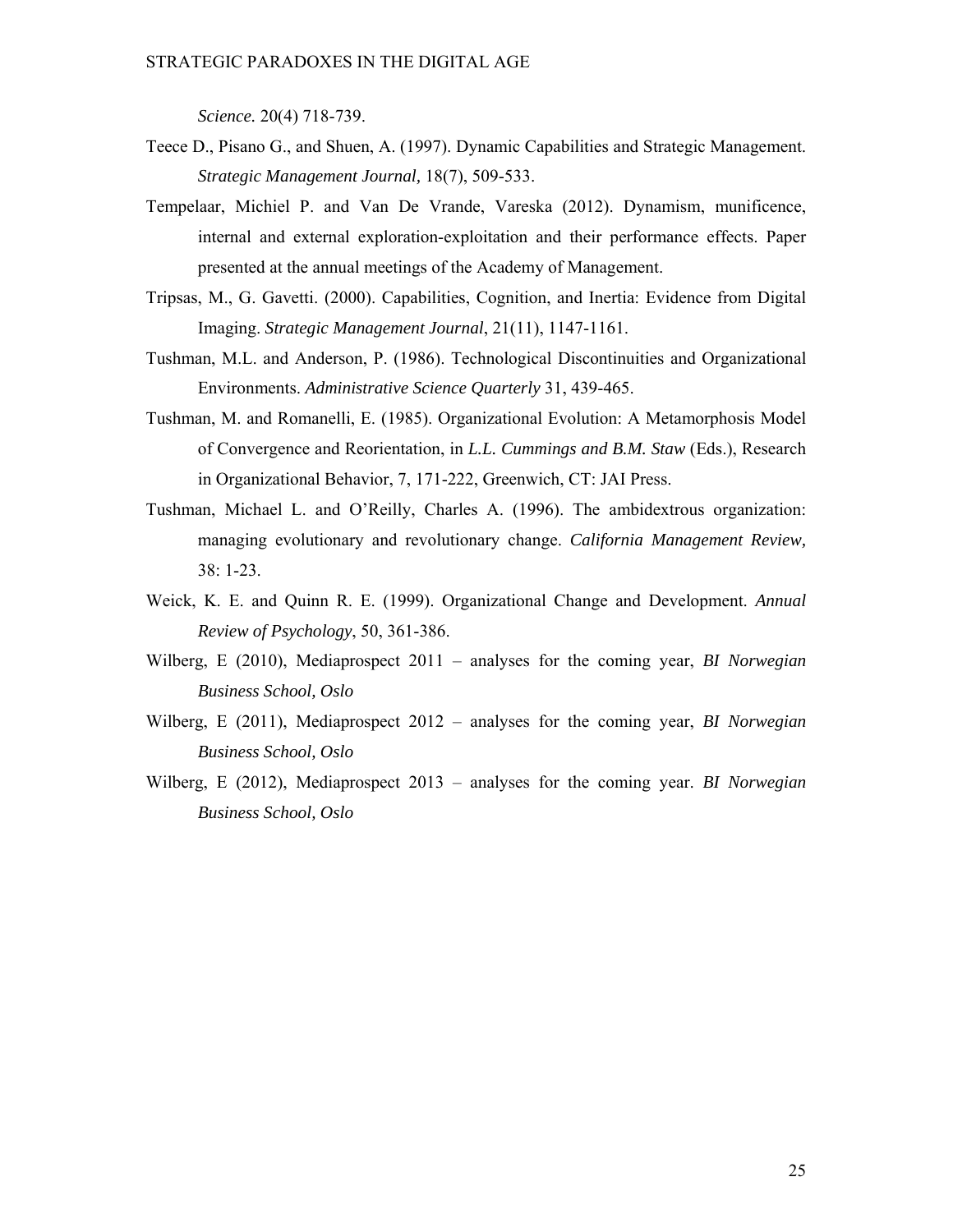# **TABLES AND FIGURES**

Table 1. The Ambidexterity Paradox: Conflicts between explorative and exploitative strategic intent (strategic intent)

|                  | <b>Exploitative activities</b>                    | <b>Exploratory activities</b>                          |  |
|------------------|---------------------------------------------------|--------------------------------------------------------|--|
| Strategic intent | Cost control, profit                              | Innovation, growth                                     |  |
| Critical tasks   | Operations, efficiency, incremental<br>innovation | Adaptability, new products,<br>breakthrough innovation |  |
| Competencies     | Operational                                       | Entrepreneurial                                        |  |
| Structure        | Formal, mechanistic                               | Adaptive, loose                                        |  |
| Controls, reward | Margins, productivity                             | Milestones, growth                                     |  |
| Culture          | Efficiency, low risk, quality,<br>customers       | Risk taking, speed, flexibility,<br>experimentation    |  |
| Leadership role  | Authoritative, top down                           | Visionary, involved                                    |  |

Source: Tushman and O´Reilly, 1996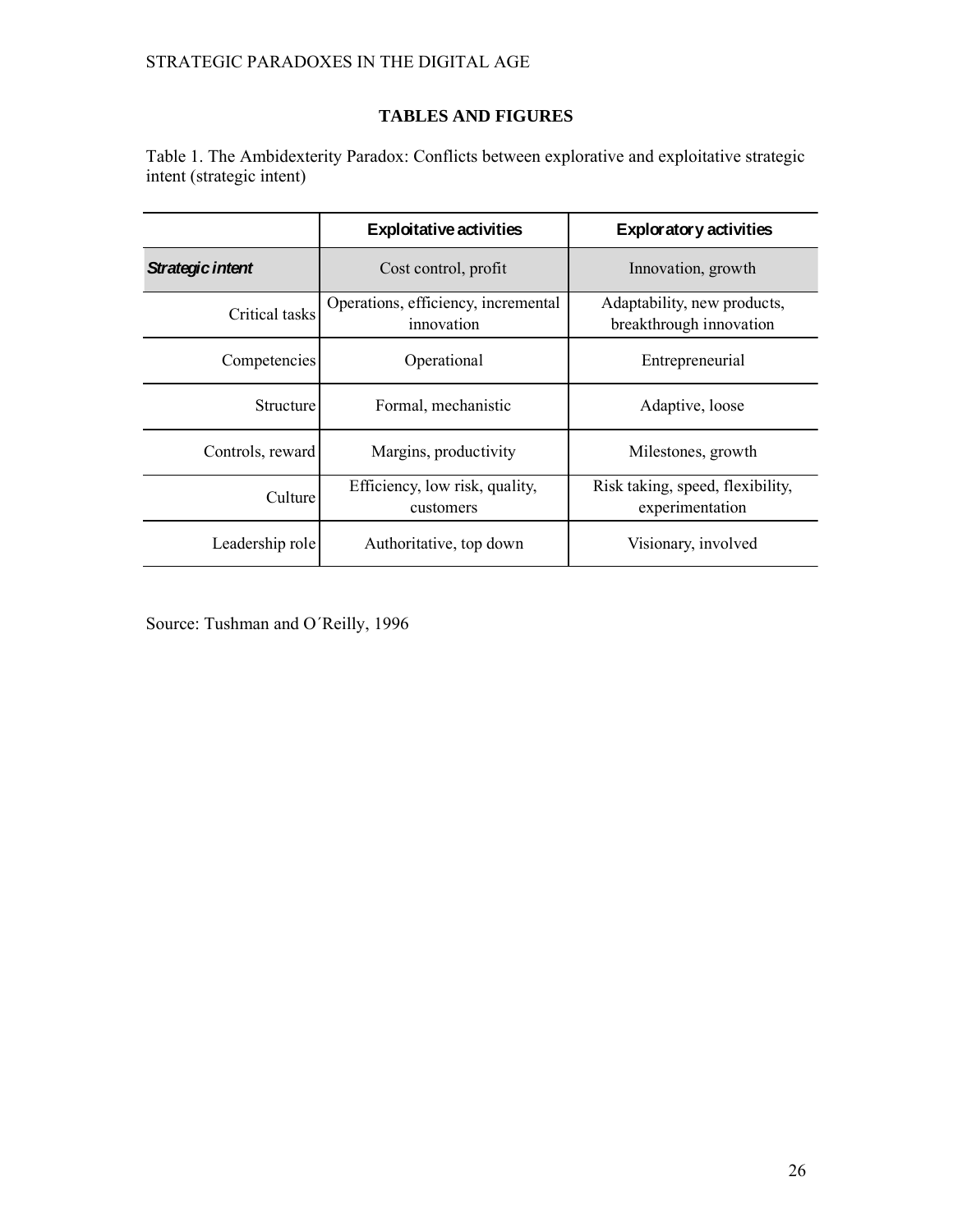|              | 2012 Survey Responses | 2012 Survey recipients |
|--------------|-----------------------|------------------------|
| Denmark      | 27                    | 146                    |
| Finland      | 28                    | 223                    |
| Norway       | 54                    | 376                    |
| Sweden       | 34                    | 172                    |
| <b>Total</b> | 143                   | 917                    |

Table 2. 2012 Survey sample size and country breakdown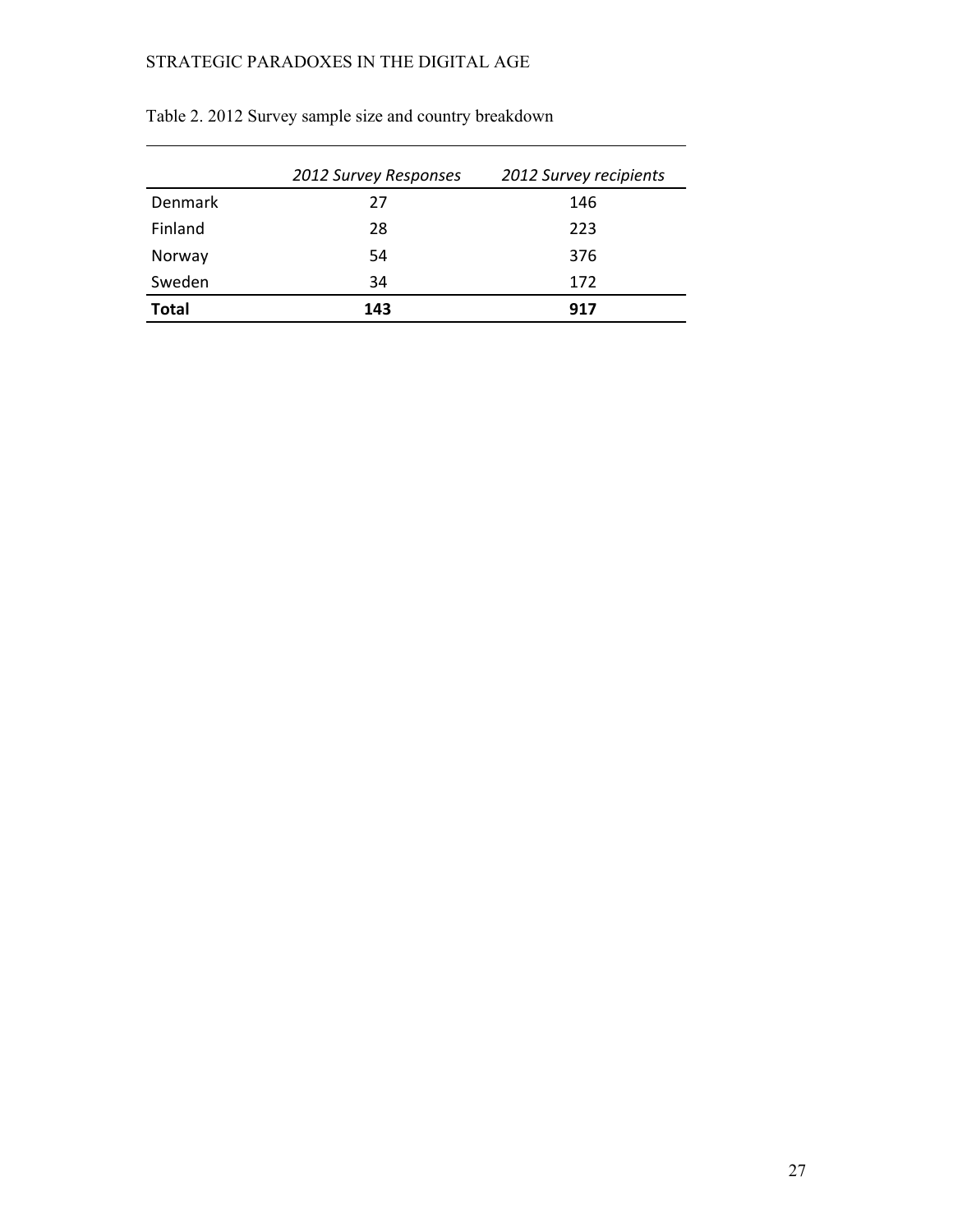| Mean St. Dev. 1 2 3 4 5 6 6 8 9 10<br>1.732 |
|---------------------------------------------|
|                                             |
| $.260**$                                    |
| .786**                                      |
|                                             |
|                                             |
|                                             |
|                                             |
|                                             |
| $-096$                                      |
|                                             |
| <b>600</b>                                  |

Table 3. Correlations, means and standard deviations between the measures used in this study

Note: Number of respondents is 142 from the four Nordic countries Denmark, Finland, Norway and Sweden. Correlation is significant at the 0.05 level (2-tailed). \*\* Correlation is significant at the 0.01 level (2-tailed).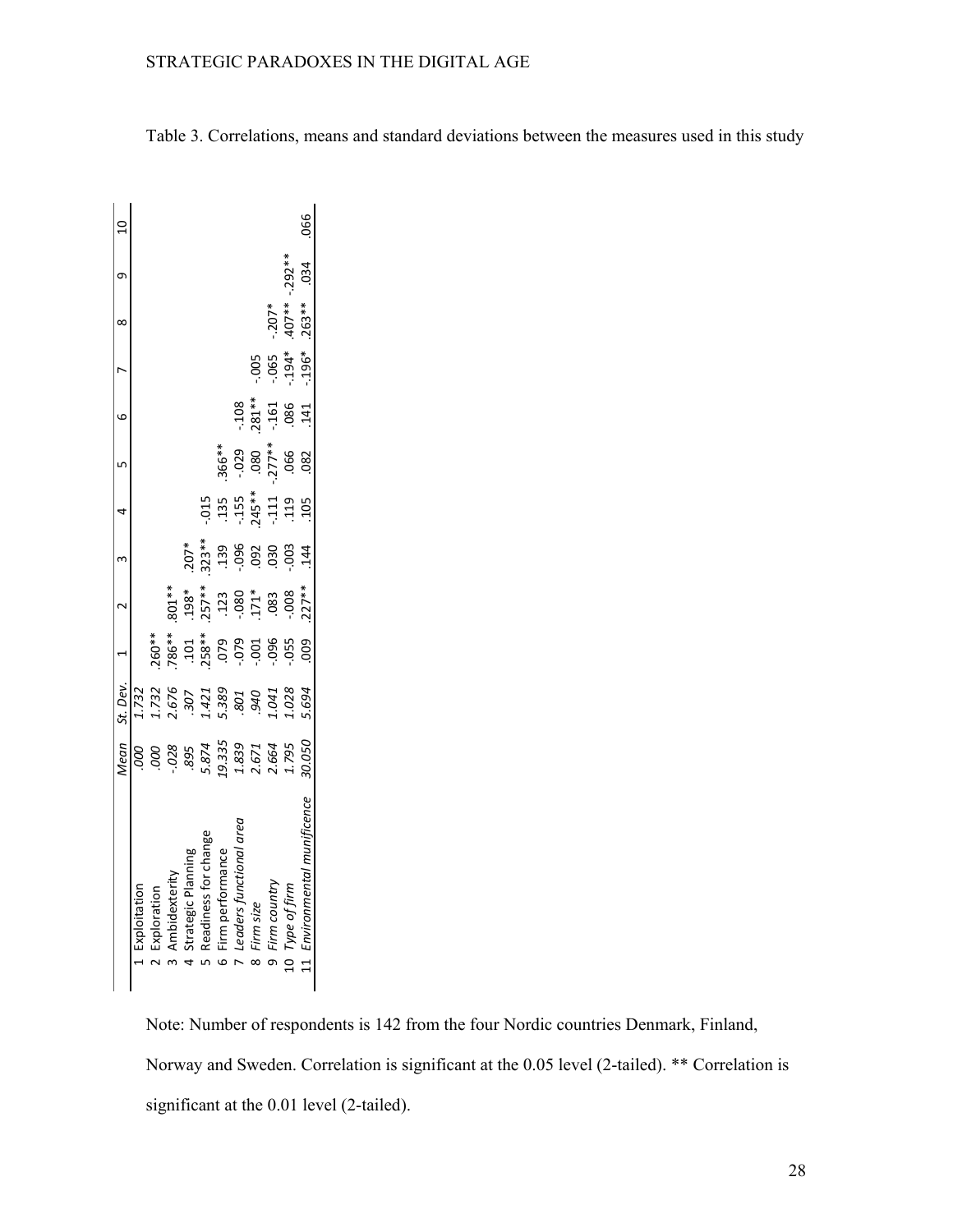|                           | Model 1       |            | Model 2       |       | Model 3       |      | Model 4            |       | Model 5     |       |
|---------------------------|---------------|------------|---------------|-------|---------------|------|--------------------|-------|-------------|-------|
|                           | Dependent     |            | Dependent     |       | Dependent     |      | Dependent          |       | Dependent   |       |
|                           | variable,     |            | variable,     |       | variable,     |      | variable,          |       | variable,   |       |
|                           | ambidexterity |            | ambidexterity |       | ambidexterity |      | ambidexterity      |       | performance |       |
|                           | ø             | SE,        | B             | SE    | B             | SE,  | B                  | ಜ     | B           | SE,   |
| Intercept                 | .122          | .974       | $-2.23$       | 1.990 | $-6.914$      |      | $2.191 - 9.358***$ | 2.302 |             |       |
| Main effects              |               |            |               |       |               |      |                    |       |             |       |
| Ambidexterity             |               |            |               |       |               |      |                    |       | $-0.029$    | 194   |
| Readiness for change      |               |            |               |       | $365***$      | .172 | $.392***$          | .168  | 353***      | 373   |
| Strategic planning        |               |            |               |       |               |      | 249***             | .790  | .097        | 1.674 |
| <b>Control variables:</b> |               |            |               |       |               |      |                    |       |             |       |
| Leaders functional area   | $-108$        | 321        | $-069$        | 336   | $-067$        | 315  | -007               | 315   | $-062$      | 659   |
| Firm size                 | 109           | <b>300</b> | 069           | 315   | 070           | 295  | .005               | 295   | $242*$      | 507   |
| Firm type                 | $-059$        | 279        | $-026$        | 297   | 009           | 279  | .032               | 272   | $-84$       | 558   |
| Firm country              |               |            | .063          | 268   | 168           | 261  | *867               | 255   | $080 -$     | 536   |
| Environmental munificence |               |            | 121           | 048   | 094           | 045  | 090                | 044   | .033        | .092  |
| Fimprovement of fit       | 745           |            | 676.          |       | 16.664***     |      | $7.793**$          |       |             |       |
| R Squared                 | 019           |            | .035          |       | $.158***$     |      | $.212***$          |       | $.213**$    |       |
| Adjusted R Squared        | $-006$        |            | $-00 -$       |       | .113          |      | .163               |       | .155        |       |
| <b>ANANOVAF</b>           | 0745          |            | 926           |       | 3.559**       |      | 4.346***           |       | $3.630**$   |       |

Table 4. Effects of ambidexterity, readiness for change and strategic planning, 2012 (standardized regression coefficients)

Note: Number of respondents is 120 from the four Nordic countries Denmark, Finland, Norway and Sweden. Standardized regression coefficients are shown in the table.  $*p < .05$ .  $* p < .01$ .  $* * p < .001$ .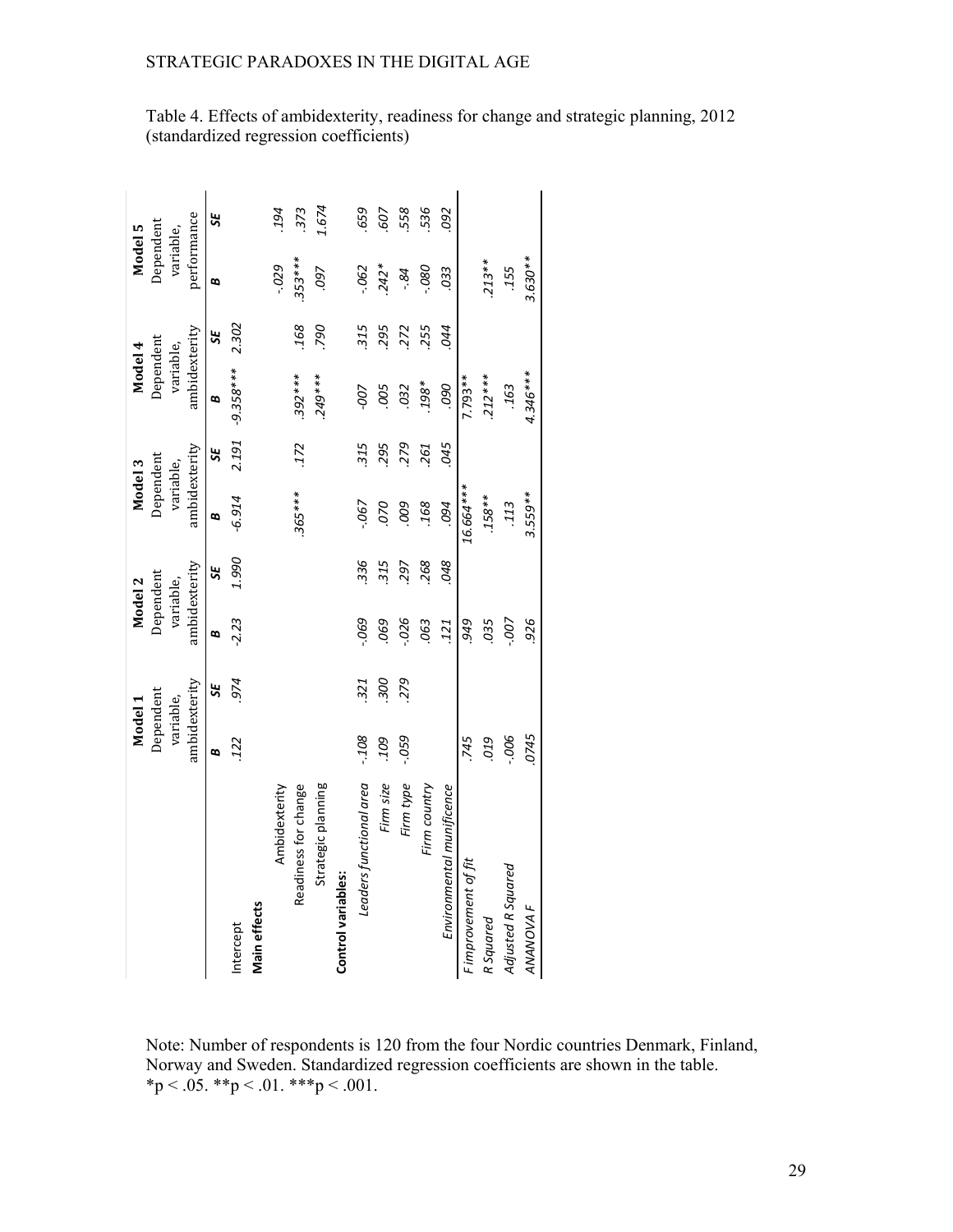|                                                         | <b>EXPLORATIVE</b> | <b>EXPLOITATIVE</b> | <b>AMBIDEXTROUS</b> |
|---------------------------------------------------------|--------------------|---------------------|---------------------|
|                                                         | <b>FIRM</b>        | <b>FIRM</b>         | <b>FIRM</b>         |
| Focus on profitability in all parts of the organization | $-.043$            | .125                | $.183*$             |
| Focus on collaboration with other firms                 | $.240**$           | $-.320**$           | .137                |
| Rapid implementation of changes                         | .127               | $-.092$             | .035                |
| Reduction in number of employees                        | .104               | $-.130$             | .024                |
| Product development - editorial                         | .150               | $-.048$             | .049                |
| Product development - market and advertising            | .147               | .036                | $.189*$             |
| Stable and reliable distribution                        | .091               | $-.004$             | .000                |
| Better market research/documentation                    | $.165*$            | .092                | $-.012$             |
| Spend more money on Web site(s)                         | .100               | $-.129$             | .138                |
| Increase marketing budgets                              | .147               | $-.090$             | .006                |
| Top customer service                                    | $-0.066$           | .065                | $.169*$             |
| Development of the firm brand                           | $.305***$          | $-.219**$           | .010                |
| Develop employee competences                            | $.225***$          | $-.130$             | .096                |
| Develop a good working environment                      | .045               | .041                | .070                |
| Encourage cooperation between departments               | $.172*$            | $-.089$             | .113                |
| Increase overall competence in the organization         | $.276***$          | $-.130$             | $-.016$             |
| Relationships/alliances with competitors                | $.284***$          | $-.173*$            | .126                |
| Management and leader development                       | $.275***$          | $-.083$             | $-.120$             |
| Board level competence                                  | .139               | $-188*$             | $.180*$             |
| More interaction with users                             | .101               | $-0.185*$           | .018                |
| Application of new technology/software                  | $.175*$            | $-.061$             | $.239**$            |
| Experiment with new business models                     | .143               | $-.192*$            | .126                |

Table 5. Strategic planning – importance of key strategic issues over the next three years

Note: Number of respondents is 143 from the four Nordic countries Denmark, Finland, Norway and Sweden. We deployed the Median cut off (He and Wong, 2004).

\*\* Correlation is significant at the 0.01 level (2-tailed).

\* Correlation is significant at the 0.05 level (2-tailed).